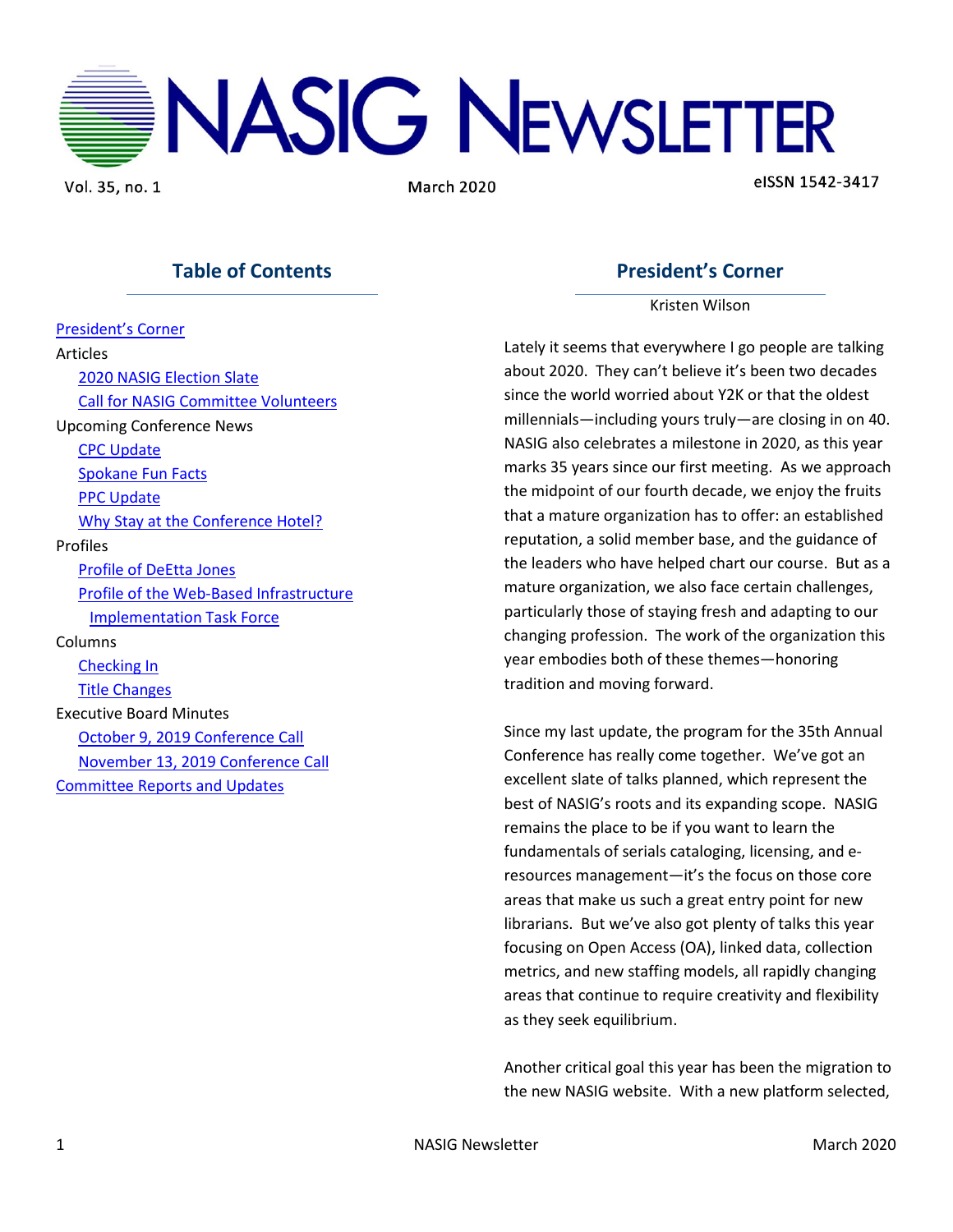this year's work really focused on reviewing and migrating our existing content—no easy task when you've got 35 years of history behind you. The Web-Based Infrastructure Implementation Task Force did an amazing job of streamlining the site and creating a cleaner, more modern first impression of NASIG on the web. And thanks to the efforts of the Task Force, we were able to roll out the new site and registration process in January. Of course, we still want to preserve our historical documents, and the move to the new site gives us an incentive to look at archival platforms, like the Open Science Foundation, and figure out how we can best preserve our past while moving into the future.

As we consider the face NASIG puts forward to the world, we've also been reflecting on our publications. NASIG is seeking a new editor-in-chief for its *Newsletter*, and we hope to see the new leader move the *Newsletter* forward by taking advantage of the new web platform, working closely with our social media team, and soliciting content that will energize our members.

The Board is also continuing to work with UKSG to finalize the transition to OA publishing for our *Proceedings* and will have more concrete details available at this year's conference. In this same vein, NASIG has been invited to participate in a wider discussion at Electronic Resources and Libraries relating to the state of scholarly publishing for serials and eresources content. We'll join representatives from other publications and conferences in our space to explore the idea of a cohesive, open publishing strategy for the whole community. I'm excited to see where those ideas will lead us.

The balance between old and new, tradition and exploration, is not an easy one to maintain, and it can't be done by one person. All the work I've talked about here has happened thanks to the hard work and dedication of our members—those who have seen the organization throughout most of its lifespan and those who have joined in just the past year. Thank you all!

# **Articles**

# **2020 NASIG Election Slate**

<span id="page-1-0"></span>Madeline Kelly, Chair, NASIG Nominations & Elections Committee

The following individuals are slated to appear on the ballot for the 2020 election:

# **Vice President/President-Elect (3-year term beginning 2020/2021)**

- Mandy Hurt (Duke University)
- Ted Westervelt (Library of Congress)

**Member At Large (3 to be elected; 2 will serve a 3-year term beginning 2020/2021, 1 will serve a 2-year term beginning 2020/2021)**

- Lisa Barricella (East Carolina University)
- Katy DiVittorio (Auraria Library, Denver, CO)
- Mary Ann Jones (Mississippi State University)
- Laurie Kaplan (ProQuest)
- Courtney McAllister (Yale Law School)
- Jennifer Pate (University of North Alabama)
- Maria Stanton (ATLA)

Ballots, voting instructions, petition candidate instructions, and candidate profiles are forthcoming and information about each will be distributed in separate email messages. Please address any questions to: Madeline Kelly, Chair, NASIG Nominations & Elections Committee 2019/2020[, Madeline.Kelly@wwu.edu.](mailto:Madeline.Kelly@wwu.edu)

# **Call for NASIG Committee Volunteers**

<span id="page-1-1"></span>Betsy Appleton, NASIG Vice President/President-Elect

Now is the time to consider volunteering for one of NASIG's committees in 2020/2021. NASIG is an allvolunteer organization, and the work NASIG does is only possible through the energy, time, and service of our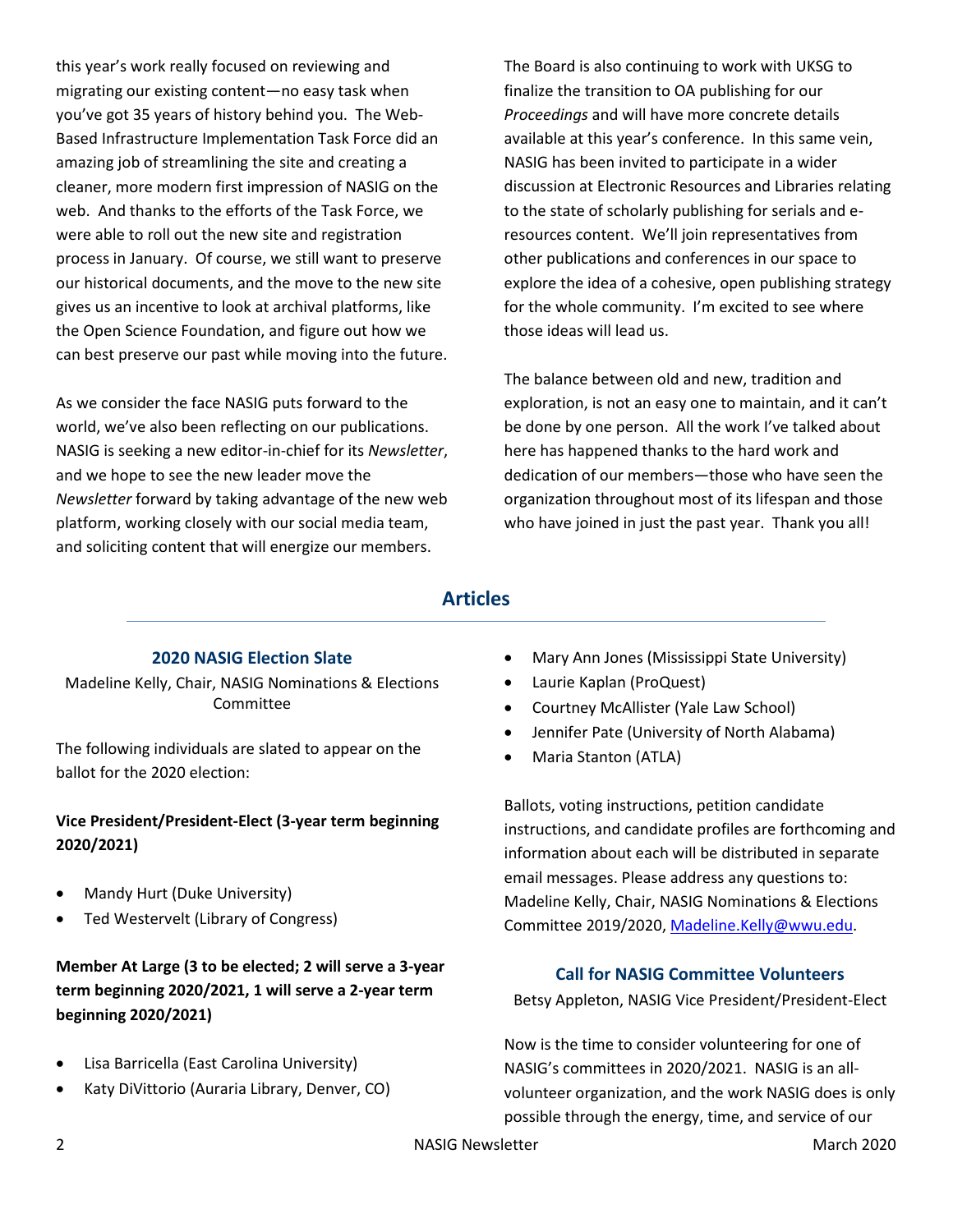volunteers. Whether you are a long-time member or just recently joined, there is a place for you on one of the many standing committees and task forces. The service year for NASIG runs from the end of one conference to the beginning of the next, and there are a variety of term lengths available, depending on the role.

The **Conference Planning** or **Program Planning Committee** are great choices for volunteers that want to shape our largest event of the year. If you are familiar with the Madison, Wisconsin, area, want to help craft a high-quality program, or just love event planning and everything that goes into getting the details right, consider volunteering for one of these committees.

3 NASIG Newsletter March 2020 NASIG Newsletter March 2020 **Awards and Recognition** is a great way to champion the best of the best in NASIG and celebrate the excellent work, service, and scholarship of our award recipients. The **Continuing Education Committee** (CEC) plans and organizes all our webinars and regional programming and maintains our Core Competencies documents. **Conference Proceedings Editors** will have the opportunity to not only prepare our 2021 Conference Proceedings, but also have a hand in reshaping our editorial policies and procedures as we transition to fully Open Access (OA) proceedings in 2021. The **Equity and Inclusion Committee** develops strategies to increase diversity, equity, and inclusion in NASIG membership, leadership, programming, and award winners. They also consult with other committees and task forces to ensure that NASIG takes and creates opportunities to incorporate more just and equitable policies, procedures, and programming for all our members and prospective members. The **Digital Preservation Committee** is leading the way in raising awareness of and developing tools to reduce the risk of losing vulnerable digital scholarly content. The **Standards Committee** promotes the development and implementation of best standards and practices via active work with NISO, COUNTER, and other standardsrelated organizations. **Open Initiatives** is working to support all things Open: OA, library-focused opensource software communities, and Open Educational Resources. The **Mentoring and Student Outreach** 

**Committee** works to promote NASIG to prospective members and recruit the next generation of information professionals currently enrolled in library and information science programs.

# **E-book Subject Collections** Eight collections now available from Duke University Press **The Univers** al Machine

If behind-the-scenes work is more your style, the **Bylaws Committee** completes the work to ensure we adhere to and revise our governing documents appropriately. The **Communications Committee**  maintains our website, email lists, and social media/marketing work. **Membership Services**  maintains our membership database and works with a variety of other committees regarding membership. **Evaluation and Assessment** designs evaluation mechanisms for the conference, preconferences, CEC workshops, and other events, producing and distributing reports for the board and various committees. The **Nominations and Elections Committee** shepherds the process for the annual NASIG Executive Board election. The **Newsletter Editorial Board** produces the publication you are reading.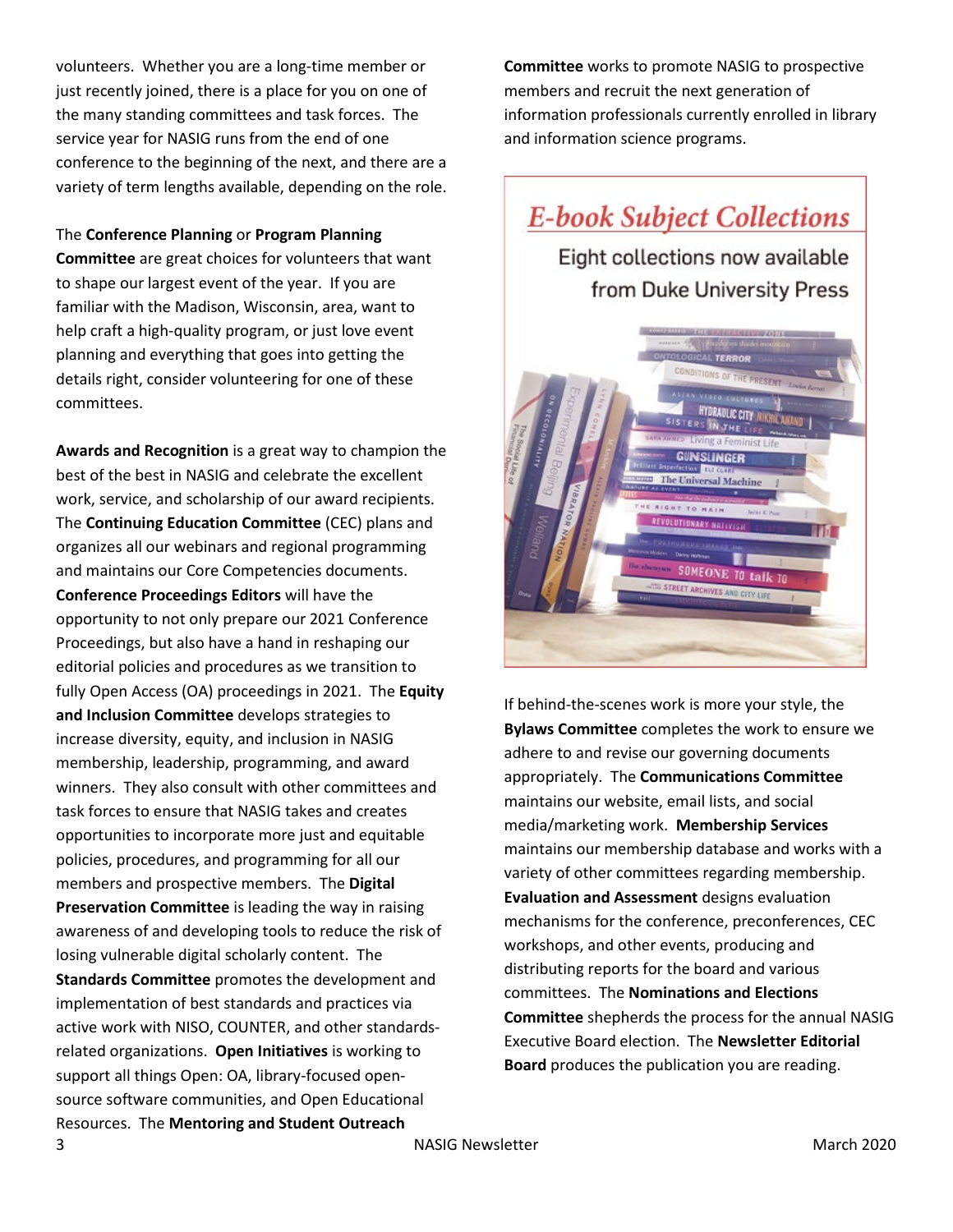There truly is a place for all NASIG members interested in doing the work of NASIG on one of our committees. We will be doing the bulk of the work on committee appointments in March and April. Fill in the [Volunteer](https://nasig.org/Committee-Volunteer)  [form](https://nasig.org/Committee-Volunteer) today, or contact Betsy Appleton, NASIG Vice President/President-Elect, with any questions.

# **Upcoming Conference News**

#### **CPC Update**

<span id="page-3-0"></span>Sion Romaine & Lisa Barricella, CPC Co-Chairs

CPC members have been busy as bees getting things ready for the NASIG 2020 35th Annual Conference in Spokane, Washington! General information about the conference, including a link to [registration,](https://www.nasig.org/event-3568014) is available on the new (all-new!) [NASIG website.](https://www.nasig.org/35th-Annual-Conference) A detailed conference schedule, with descriptions of each session and pre/postconference, is available on [Sched.](https://nasig2020.sched.com/) Speakers for the opening session on Tuesday, June 9, will be teacher, naturalist, and writer [Jack Nisbet,](http://www.jacknisbet.com/) and [Warren Seyler,](https://www.linkedin.com/in/warren-seyler-a0a13248) BPA and history presentation coordinator for the [Spokane Tribe of Indians.](https://www.spokanetribe.com/) (Plan on leaving the opening session as well versed on Spokane's story as the locals are!) The [Annual Fun Run,](https://www.nasig.org/2020-NASIG-Fun-Run) held on Thursday, June 11, at 6:00 a.m., will loop along the banks of the Spokane River. For those of you who can't fathom an exhilarating run through nature at six in the morning, but might be capable of pulling off a leisurely walk in a housecoat and dark sunglasses, Spokane's many bridges will allow you to easily shorten the route so you can still boast of beating the perky runners back to the hotel.

Once you have registered, you'll be able to reserve a room at th[e Davenport Grand Hotel](https://www.davenporthotelcollection.com/our-hotels/the-davenport-grand/) for the conference rate of \$140. The spacious rooms feature king beds and beautiful views of downtown Spokane and Riverfront Park. (The rooms also have remote control blackout shades, so you won't even have to get out of bed to watch the sunrise!)

# <span id="page-3-1"></span>**Spokane Fun Facts: Road Trip! Venturing Beyond Spokane**

Sion Romaine & Lisa Barricella, CPC Co-Chairs

Well, hey there, city slicker! Looking to get outdoorsy while visiting Spokane? Plan to spend a day or two in Spokane before or after the conference and visit one of the many nearby attractions. There's a lot to do within two-hours of the city, including [mining for garnets](https://www.spokesman.com/stories/2018/jul/05/day-trippers-seven-sites-to-explore-within-two-hou/) (You're rich!), [feeding bison](https://www.spokesman.com/stories/2018/jul/05/day-trippers-seven-sites-to-explore-within-two-hou/) (You're brave!), [and soaking](https://www.spokesman.com/stories/2018/jul/05/day-trippers-seven-sites-to-explore-within-two-hou/)  [in Soap Lake](https://www.spokesman.com/stories/2018/jul/05/day-trippers-seven-sites-to-explore-within-two-hou/) (You're rich, brave, and relaxed!). A little farther afield, but within three hours, you can visit the spectacula[r Grand Coulee Dam,](https://www.usbr.gov/pn/grandcoulee/visit/) imbibe your way through wine-country in [Walla Walla,](https://www.wallawalla.org/things-to-do/) or climb the famous [M Trail in Missoula.](https://destinationmissoula.org/blog/day-hike-everyone) June is a beautiful time of year to be in the Pacific Northwest, so plan to spend a few extra days in the area!

#### **PPC Update**

Wendy Robertson, PPC Chair

<span id="page-3-2"></span>The Program Planning Committee (PPC) has been very busy the last few months reviewing the proposals and setting our schedule. Thank you to everyone who submitted proposals; I am sorry we were not able to accept them all. We were impressed with the diversity of program proposals submitted this year, covering all parts of NASIG. Thank you also to the people who were willing to combine sessions so that we could have more speakers. The MOUs will be well underway (and perhaps completed) by the time this is published.

We will be sending out calls for the Great Ideas Showcase (poster sessions or more interactive exhibits) and the snapshot sessions (brief, 5 to 7 minute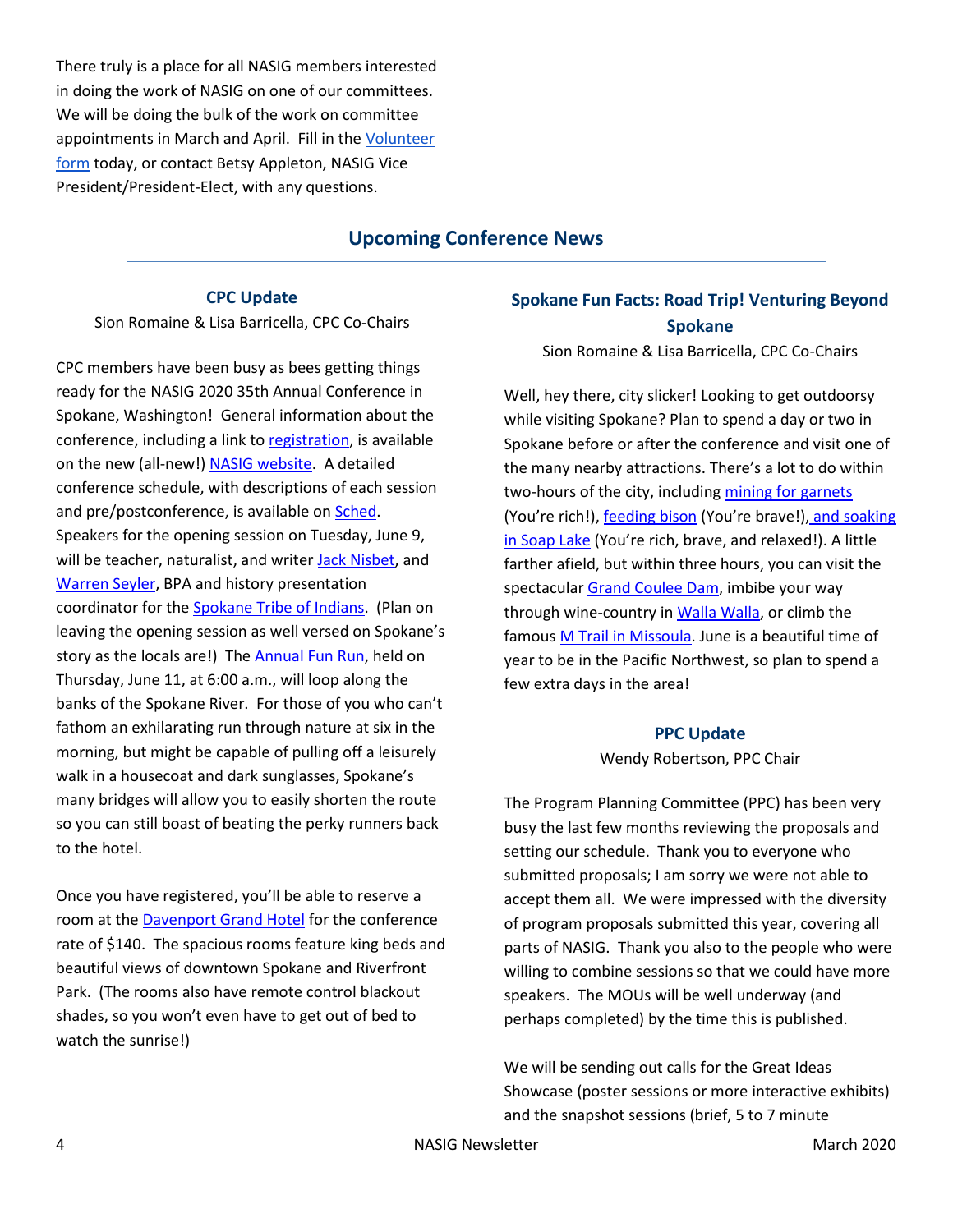presentations) in February. We will also be working with the Mentoring and Student Outreach Committee on the student spotlight sessions, which provide LIS student members an opportunity to present at a conference. After we receive a list of Tier 1 and 2 sponsors, we will coordinate the vendor lightning talks. Interested vendors, please see the sponsorship website [\(https://www.nasig.org/Sponsorship\)](https://www.nasig.org/Sponsorship) for more information.

The list of concurrent sessions is in Sched [\(https://nasig2020.sched.com/\)](https://nasig2020.sched.com/) and was posted just in time for registration. This took a lot of time from the committee members during the winter break in order to make this happen, so thank you to everyone on the committee. Please also pay attention to the schedule as it is a bit different this year, thanks to modifications the Conference Planning Committee and PPC collaborated on this fall.



Finally, we have been hard at work on the preconferences and postconferences. We think these will be really great and hope you all are signing up for them!

#### **Preconferences**

**Resource Management in an OA World (full day)** Jill Emery, Portland State University, and Graham Stone, Jisc

UC's cancellation of the Elsevier Big Deal, Plan S, and research funding mandates all point to open access content no longer being a "trend" but rather a new model of content management for librarians and libraries. Often collection management of commercially published content and open access resources fall under separate management structures within a given academic library. Now more than ever, the lines of management of this content are blurred and, with staff attrition, falling to the management efforts of traditional technical services. In 2019 the authors of this preconference published an open access monograph on this topic [\(https://www.alastore.ala.org/content/techniques](https://www.alastore.ala.org/content/techniques-electronic-resource-management-terms-and-transition-open)[electronic-resource-management-terms-and](https://www.alastore.ala.org/content/techniques-electronic-resource-management-terms-and-transition-open)[transition-open\)](https://www.alastore.ala.org/content/techniques-electronic-resource-management-terms-and-transition-open), which envisages a post-OA eresource lifecycle blending electronic resource and open access content management into one overall workflow map. This session will outline how open content management can dovetail into current eresource management tactics across a revised set of 6TERMS: selection of resources; procurement and licensing of resources; implementation; troubleshooting; evaluation; and preservation and sustainability of resources. We will explore each of the six areas in depth and investigate how OA content can be mapped into standard electronic resource management processes.

## **Creative by Nature: Conquering the Challenges of Linked Data (full day)**

Heidy Berthoud and Jackie Shieh, Smithsonian Institution

This preconference will help colleagues who wish to break through existing data silos and embark on describing galleries, libraries, archives and museums (commonly referred to as GLAM) collections in a linked data environment. By leveraging structural data in RDF on the web, linked data enables collection exposure through direct communication without ongoing human intervention.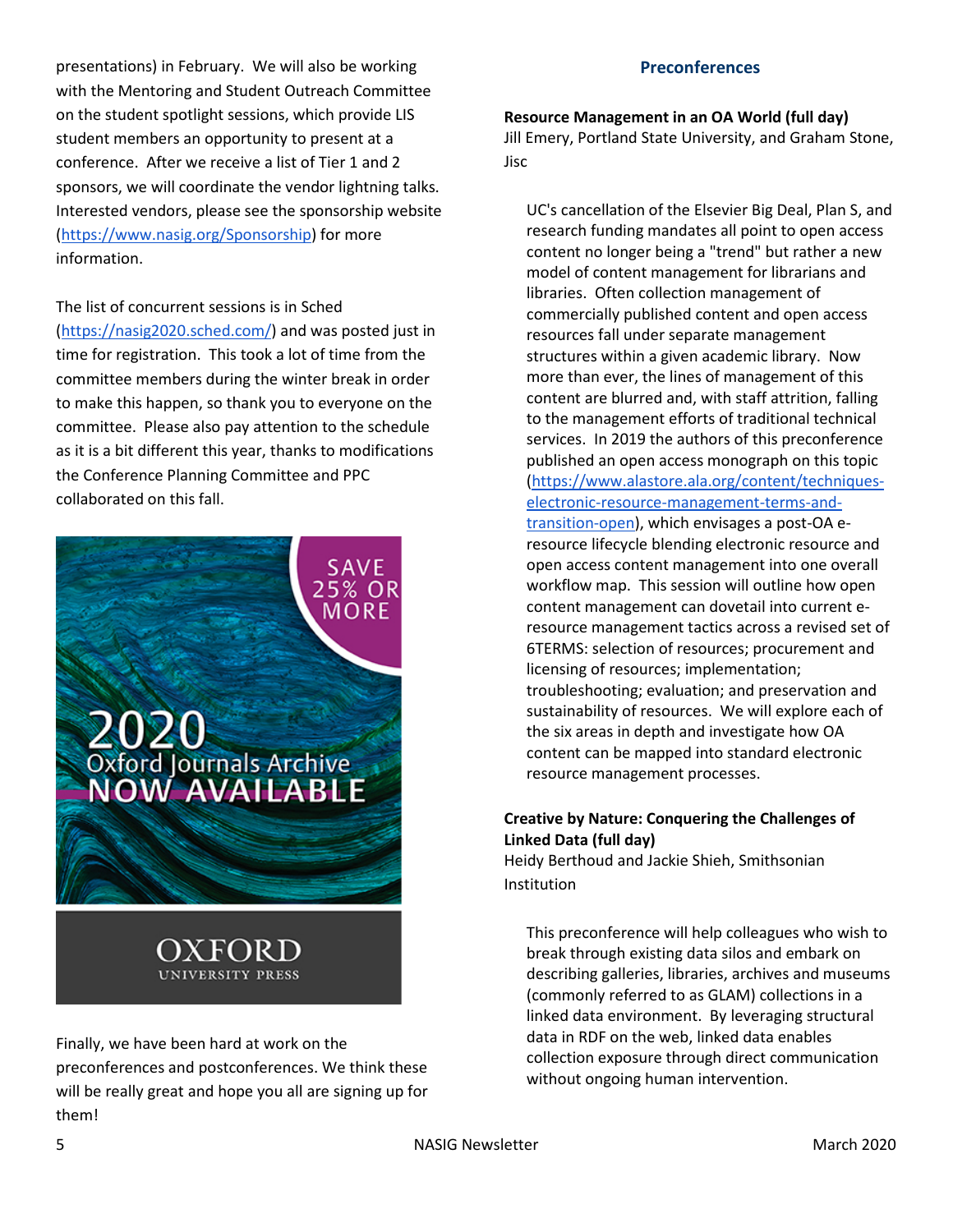After the session, participants should be able to answer the following questions:

- Why should I care about linked data?
- How does linked data relate to my work?
- What do indicators, subfields, and tags have to do with subjects, predicates, and objects?
- How can linked data help me describe collections?
- How can linked data help me apply controlled vocabularies?
- What can I do with linked data right now?
- What tools or skills are already at my fingertips?

We will answer the above questions with a mix of seminar-style lecture, Q&A, and practical exercises that will show participants the wealth of tools already available to them. Participants should bring their curiosity and questions; we anticipate a lively session and encourage active participation!

## **Licensing 101: Anatomy of a License (half day)**

Laura Hanscom and Katie Zimmerman, MIT University

This session requires no previous licensing experience! We will start with the "bare bones" and go over the structure and components of a standard, academic license for electronic resources. Topics that will be discussed include:

- Why you need a license and what you want it to do for you(r users)
- How to define "Authorized User" and "Authorized Uses" to get the most for your community
- Fair use clauses and why they're important
- Navigating the legalese, and what to look out for in it
- Language to add to support your community in privacy, accessibility, perpetual access, and more

We hope that after this workshop you will feel more confident in your knowledge of what a license is, the role it plays in academic libraries, and what to be on the lookout for in your own institution's licenses.

# **Licensing 201: Privacy, Piracy, Programming and Other Advanced Licensing Topics (half day)**

Laura Hanscom and Katie Zimmerman, MIT University

This session will build upon the foundation of the previous Licensing 101, and would also be suitable for practitioners who already have basic licensing knowledge/experience. We will discuss topics such as:

- Privacy issues created by the increasing personalization of content by academic publishers, and how to address this in content licenses
- Keeping licenses up with cutting-edge research methods, particularly computational ones such as text and data mining (TDM)
- Adapting tools (and their licenses) designed for commercial or corporate use into an academic context
- Leveraging licensing for the greater good: licensing for transformative agreements, author rights, and the changing role of the publisher contract
- Using values-based negotiation techniques to better serve your community

After this workshop attendees should have an increased awareness of current difficult topics in library licensing, particularly the problems created when commercial business practices are applied in the scholarly communications ecosystem, the effects these new developments will have on their communities, how these practices are manifested in vendor licenses and strategies on how to address them.

# **Postconferences**

# **Introduction to Electronic Serials Cataloging using RDA (half day)**

Steve Shadle, University of Washington

Resource Description and Access (RDA) is the current North American library cataloging standard. This workshop (based in part on the Serials Cataloging Cooperative Training Program workshop), will offer an introduction to cataloging electronic serials with RDA. It will cover RDA and CONSER standards, core elements, and terminology with special attention paid to the differences in practice in the cataloging of print and electronic serials. Attendees will participate in hands-on exercises which will include use of tools and documentation in support of cataloging with RDA. Knowledge of print serials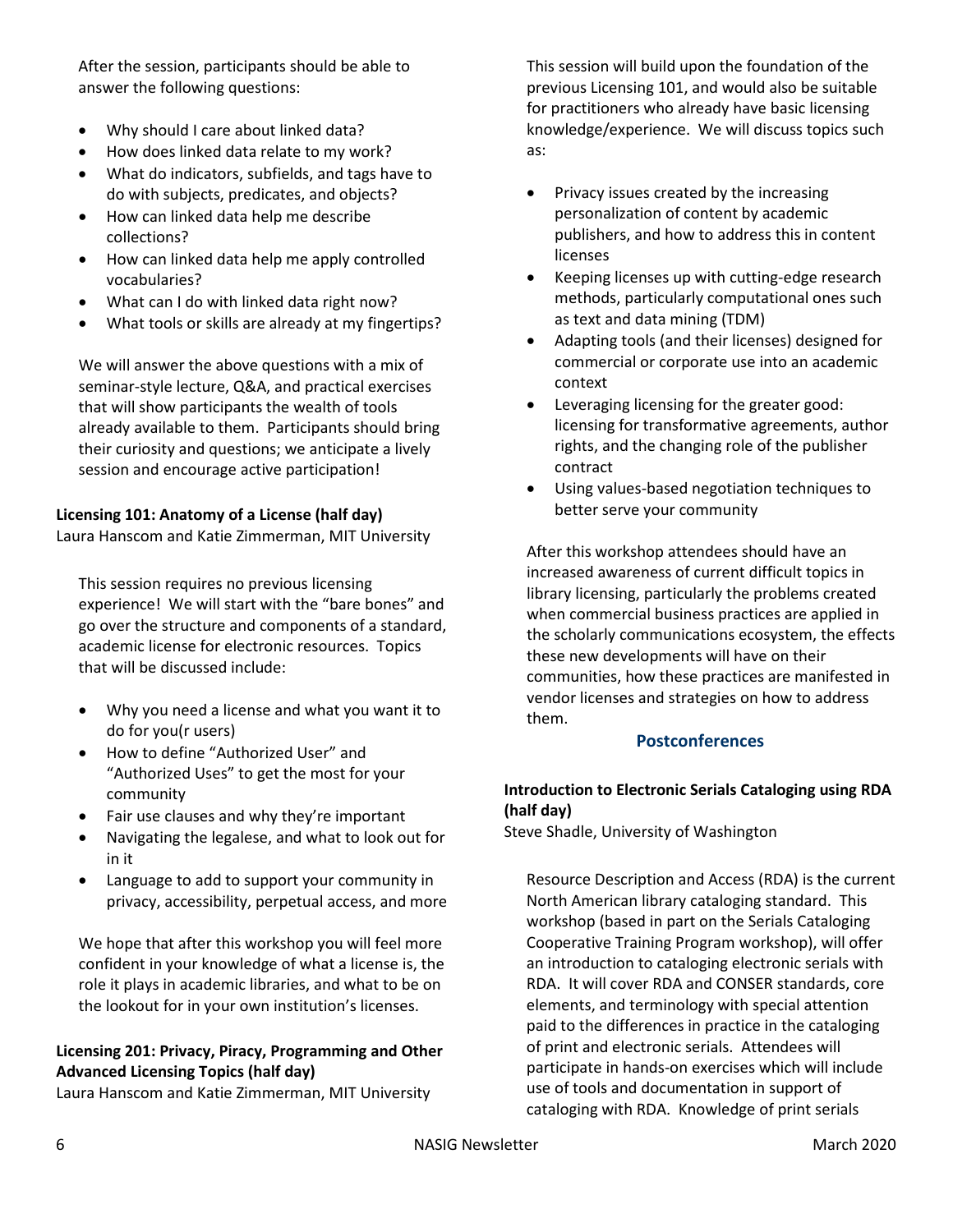cataloging practices is not required but attendees should be familiar with the MARC standard. Access to the PowerPoint presentation will be given to participants ahead of the workshop via email.

# **E-Resources Accessibility: Issues and Advocacy (half day)**

Beth Ashmore, North Carolina State University Raleigh-Durham, and JJ Pionke, University of Illinois at Urbana-Champaign

Accessibility issues are pervasive in the modern library, and advocating for our users and their access to resources is a mission that is important to every member of the library organization. This session will outline the concept of accessibility and what it means for online resources. We will identify best practices and introduce strategies to help attendees prioritize which best practices to implement at institutions. We will provide guidance on how libraries can leverage the power of consortia and other library organizations, like the Library Accessibility Alliance, to effect change locally and in the wider community. We will use hands-on activities and facilitated discussions to look at accessibility issues throughout the e-resource lifecycle and share tools that librarians can use to stay up to date on outstanding e-resource accessibility issues. We will also discuss the impact of accessibility advocacy and the next steps we can take to build awareness locally and globally.

# **Why Stay at the Conference Hotel?**

<span id="page-6-0"></span>It is important for the financial success of the conference, and indeed the continued success of NASIG, that conference participants stay at the conference hotel. Each year, NASIG contracts with a hotel for meeting space to stage the annual conference. As part of the meeting contract with the hotel, NASIG is obligated to fill a designated number of hotel rooms at a discounted rate. If we do not fill those rooms, NASIG will be obligated to cover the difference in cost.

We know that many institutions are decreasing the level of financial support for employees to attend professional development events, even as the cost to attend these events seems to only ever increase. By staying in the conference hotel, you are helping NASIG keep the overall conference rate and our annual membership fees as low and as stable as possible.

Staying at the conference hotel also has added benefits for you as an attendee:

- Complimentary internet access in your hotel room.
- Easy access to your room for a quick post-ice cream break catnap.
- Easy access to all meetings and the opening reception.
- Ample opportunity to meet new colleagues and catch up with old friends at the breakfasts, breaks, and late-night socials.
- Short stroll to all downtown Spokane has to offer, including Riverfront Park, restaurants, and shopping!

If you have any questions about the conference, or the organization's obligation to fulfill hotel rooms in compliance with the hotel contract, please feel welcome to reach out to CPC at[: conf-plan@nasig.org](mailto:conf-plan@nasig.org)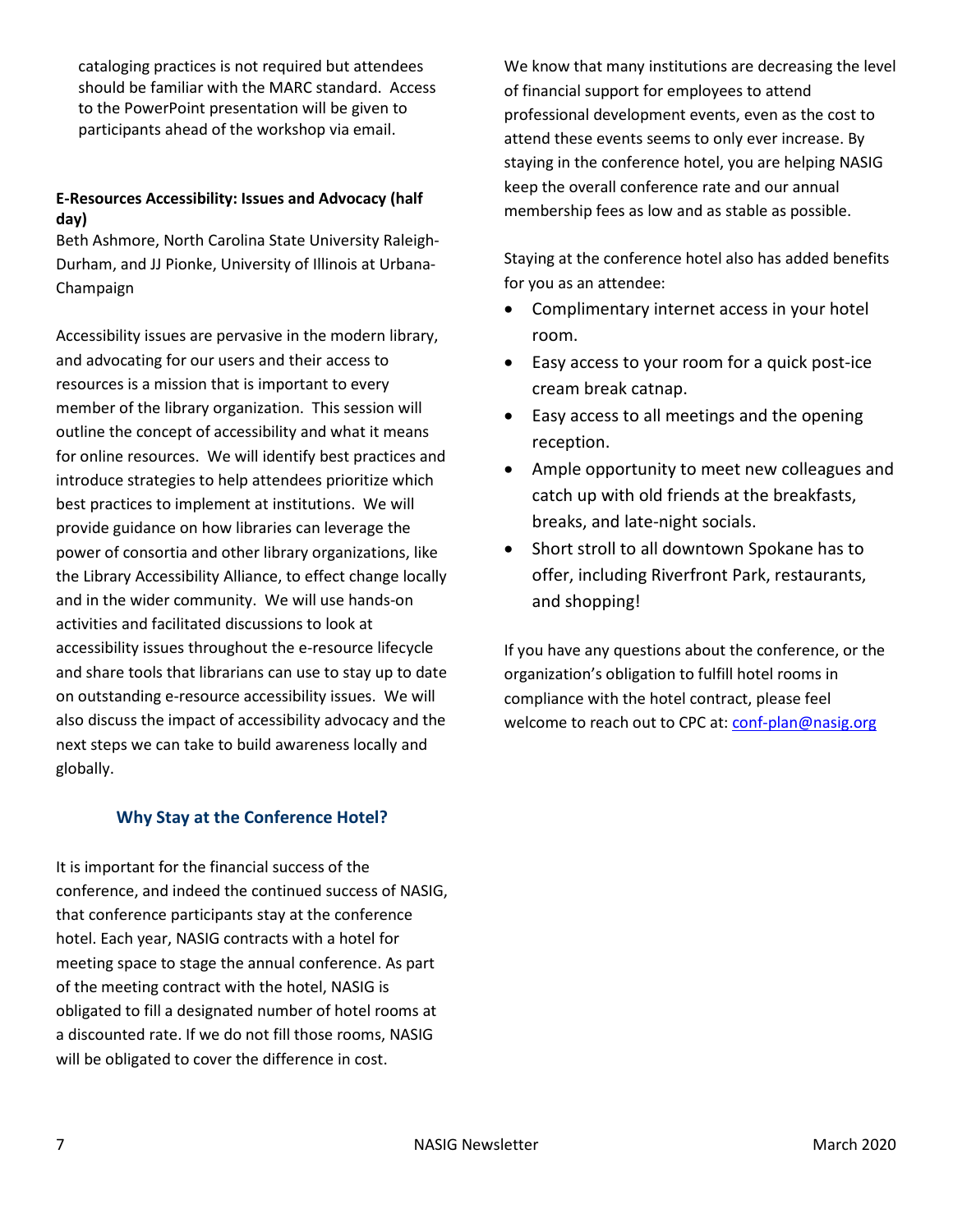# <span id="page-7-0"></span>**Profile of DeEtta Jones, Vision Speaker at the 34th Annual NASIG Conference**

## Christian Burris, Profiles Editor

DeEtta Jones was one of the Vision Speakers at the 2019 Annual Conference. She serves as the founder of DeEtta Jones and Associates, which offers in-person and online leadership programs as well as consulting services including management training, D&I strategy, leadership team development, organizational change management, executive coaching, and communication strategy. Her areas of expertise include equity, diversity, and inclusion along with organizational effectiveness and assessment.

I completed my interview with Ms. Jones on March 11, 2020.



 *Photo Courtesy of DeEtta Jones*

# *How did you get started in the work of diversity, equity, and inclusion?*

I began as an undergraduate in college as a student activist. My mentor developed and taught a course on leadership that integrated interculturalism and feminist theory. A year after completing that course I was a student co-teacher with her. I became a student of power and oppression and the impacts they have on culture. I also fell in love with understanding culture, from anthropological and sociological perspectives but also organizational culture and the role of leaders.

# *What are some of the challenges that libraries face in terms of diversity, equity, and inclusion?*

We've been pursuing what I call a "deficit-based" model of equity for years, as have many industries. In this model we are constantly looking for "additional" resources to allocate to those groups or individuals with specific needs. Specific needs typically means that there is underrepresentation due to unaddressed barriers to access. The deficit-based model is unsustainable. It relies on a) goodwill, b) consistent goodwill over time, and c) availability of "additional" resources. We don't have "additional" resources for things that are just about goodwill. We have, as do all industries, resources for things that are core and strategic. We have to move equity, diversity and inclusion to "core and strategic" or as I often say, integrated and sustainable. The even more important challenge with the deficit-based model is that it assumes that certain people or groups have a deficit as compared with the norm. This is also called "centering whiteness", which can go beyond just racial affiliation to include many areas of privilege. In the deficit-based model, the groups with privilege are consistently reinforcing and benefiting from maintaining the dependence (and subservience) of those in nondominant groups.

In sum, our biggest challenge is our lack of ability or willingness to see past the current operating model and to act on new models—a new equity paradigm—that decenters whiteness and shares power.

#### *What is the role of library management in this work?*

Library managers are the core of this work. I cannot overstate this. Of any group, managers have the most ability to shift culture. Charismatic and visionary senior leaders are great, but they are few and their portfolios heavily weight external pursuits, such a donor development and capital campaigns. Individual contributors are the majority of the workforce, but they lack cohesion through organizational systems. Siloed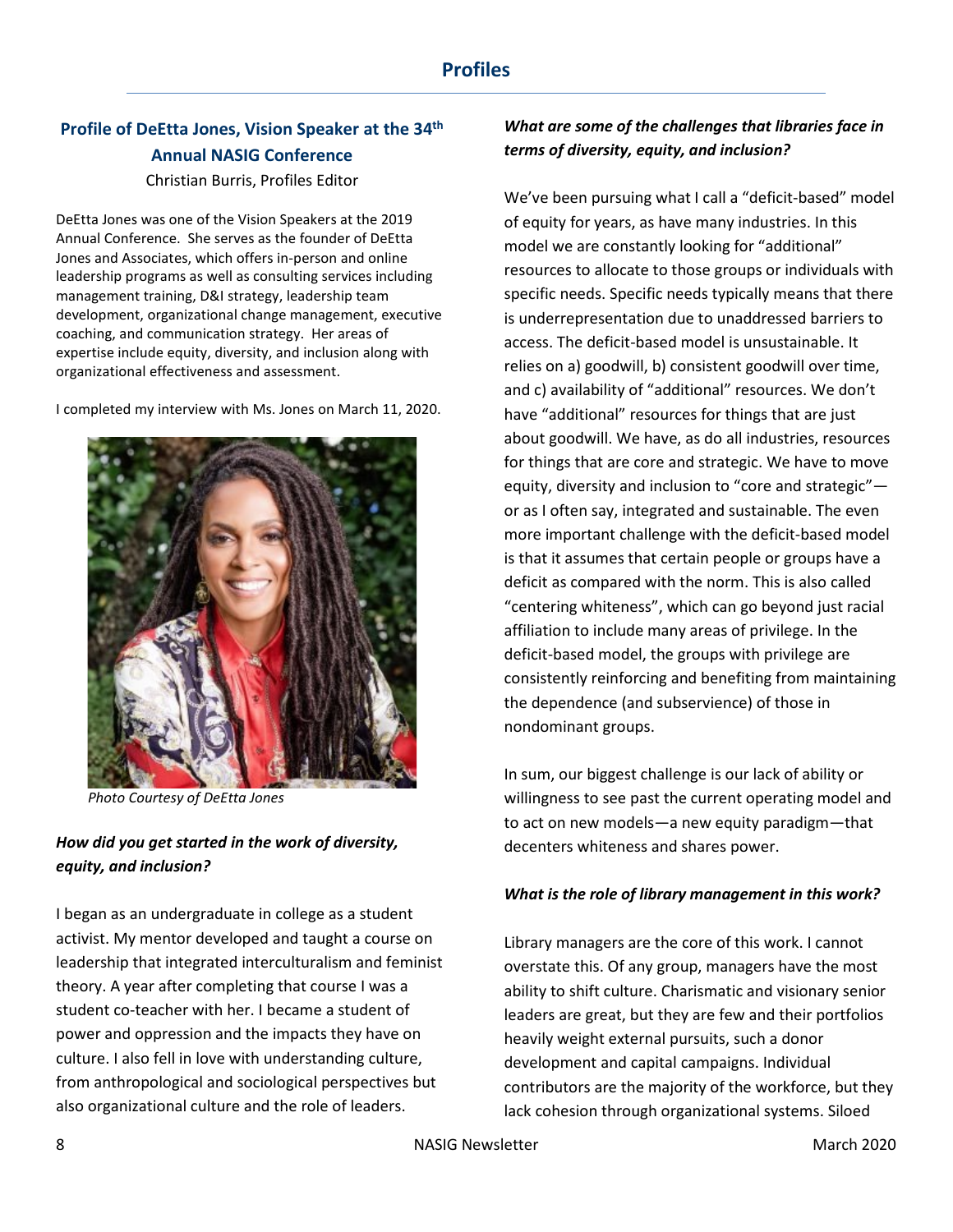structures and unique discipline-based work means that individual contributors have limited access to information that would allow them to see the bigger picture of the organization. Middle managers, on the other hand, are the sweet spot—and most underutilized group of employees in every library I've ever visited.

Middle managers are in the tough position of being individual contributors as well as having responsibility for meeting departmental goals and overseeing the work of others. Further, in the library community, many of our organizations are not structured to identify, develop and incentivize management. Often people become middle managers because they are good at being individual contributors and taking on more responsibility is the only way to get a promotion. That's a tricky model, and many of our organizations have paid the price over the years.

I feel a sense of urgency about transforming our organizational and professional cultures. It is my opinion that well-identified, skilled and capable middle managers are the key to this transformation.

# *What is a facet of diversity that can be overlooked when libraries address issues of diversity, equity, and inclusion?*

I think overlooked is the connection between equity, diversity and inclusion and organizational effectiveness. EDI has been pigeonholed as something that is separate from the core strategy and functioning of organizations. It is my belief the EDI and overall organizational effectiveness—talent management, human resources, organizational structure, systems and policies—are all interconnected. This interconnection is vital if EDI is going to be sustainable over time, rather than set aside when other priorities emerge.

# *Unconscious bias has been one factor that comes up during the hiring process. How can libraries address this concern in their procedures?*

ergy in the settlement of the NASIG Newsletter the material control of the March 2020 March 2020 The major fad right now is unconscious bias training. I think that, alone, misses the point. Just knowing that I

have unconscious bias doesn't equip me with alternative behaviors to mitigate its negative impact. In my work I design and encourage clients to use structured tools for intentional intervention in processes where unconscious bias lives and can play out in ways that are problematic. One of the most practical tools I can encourage is an Equity Lens, which I share with clients who seek to have different outcomes related to everything from hiring to tenure.

# *How does cultural competency play a role in library services?*

Cultural competence is like EDI, seen as separate from and in addition to our real work. It's not. Cultural competence is a skill set that is core to effectively working with people and across groups. It begins by understanding the lenses through which I see and make meaning of the world, and then expanding to how those lenses impact how I perceive and interact with others. Cultural competence is like any other skill set, like emotional intelligence or learning how to use the latest version of my iPhone; it takes commitment to learning over and over again, not assuming that one course or one book or having a values statement that mentions EDI is enough.

In libraries we are facing a new era, an era when people are speaking up, organizing, and demanding new levels of cultural competence of individuals and of their organizations. If we are to seriously demonstrate our stated values, and have a chance at making positive strides with recruitment and retention, a commitment to cultural competence is going to need to be a standard expectation—for all of us.

# *Do you have any additional comments?*

At DeEtta Jones and Associates we've been creating a lot of resources to support the broad introduction and development of cultural competence and inclusive management practices. I encourage you to check out our [Inclusive Manager's Toolkit,](https://www.deettajones.com/inclusive_managers_toolkit) our signature offering that was designed to meet the specific needs expressed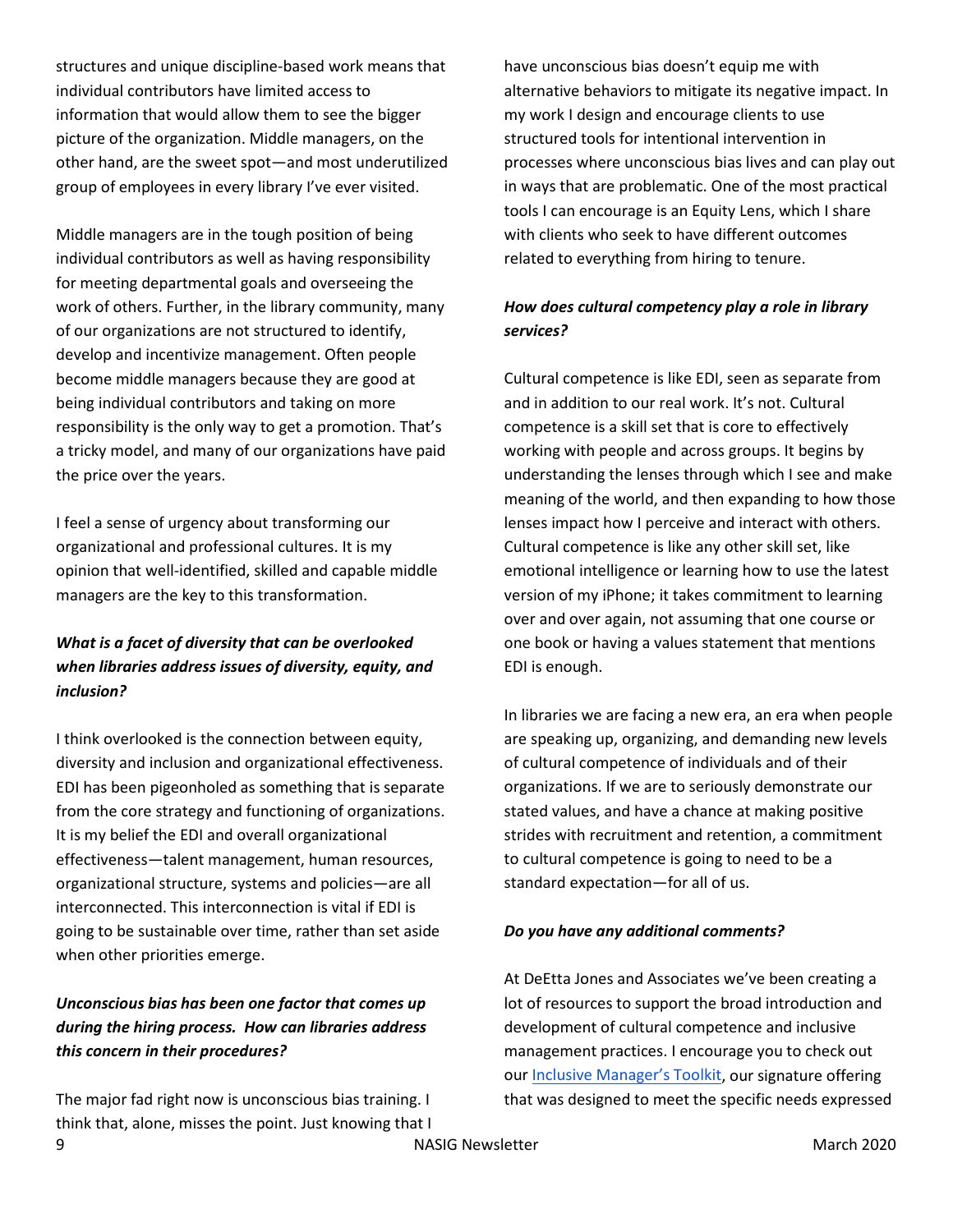in this article, and by the vast majority of people with whom we work in libraries.

# <span id="page-9-0"></span>**Profile of the Web-Based Infrastructure Implementation Task Force**

Christian Burris, Profiles Editor

The Web-Based Infrastructure Implementation Task Force has been meeting since January 2018, continuing the work of the previous Web-Based Implementation Task Force. The Task Force has worked to realize the recommendations from that group. I completed my interview with Chair David Macaulay by e-mail on January 10, 2020.



 *Photo Courtesy of David Macaulay*

# *What is the origin of the Web-Based Infrastructure Implementation Task Force?*

The Task Force was struck to follow up on the work of the previous Web-Based Infrastructure Task Force, which developed a set of requirements for a new system to manage our membership database, event management, financial transactions, and website. Our work has involved two phases: investigating available options and making recommendations to the board (described by previous chair Paoshan Yue in the December 2018 issue of the *Newsletter*), followed by the current efforts to migrate to the new platform, Wild Apricot, that was selected on the basis of those recommendations.

## *Who are the other members of the Task Force?*

Currently, the Task Force is composed of four teams addressing the various functional areas being migrated:

- Membership Database: Christine Radcliff (leader), Char Simser, Amanda Echterling
- Web Management: Matt Jabaily (leader), Melissa Cantrell, Rebecca Tatterson, and myself
- E-Commerce: Jessica Ireland
- Event Management: Mary Ann Jones

Our liaison to the Board is Lisa Martincik.

# *How does the work of the Web-Based Infrastructure Implementation Task Force build on the work of the Web-Based Infrastructure Task Force?*

As I mentioned previously, we have been concerned with practically implementing the migration to a new platform that best meets the requirements that were formulated by the Web-Based Infrastructure Task Force.

#### *What has been your process so far?*

In the first phase, the group identified "organization management" solutions and evaluated them in terms of the requirements formulated by the Web-Based Infrastructure Task Force (see Pasohan Yue's interview in the December 2018 *Newsletter*). This mainly involved attending online demos, asking questions, and so on, resulting in a report with recommendations presented to the Board in the summer of 2018. Once the selection was made by the Board, the workgroups were organized to manage the migration work in various functional areas. I took over as chair at that point, and my role has been to maintain oversight of the overall process and facilitate communication between the teams, which have worked largely independently in focusing on their specific areas.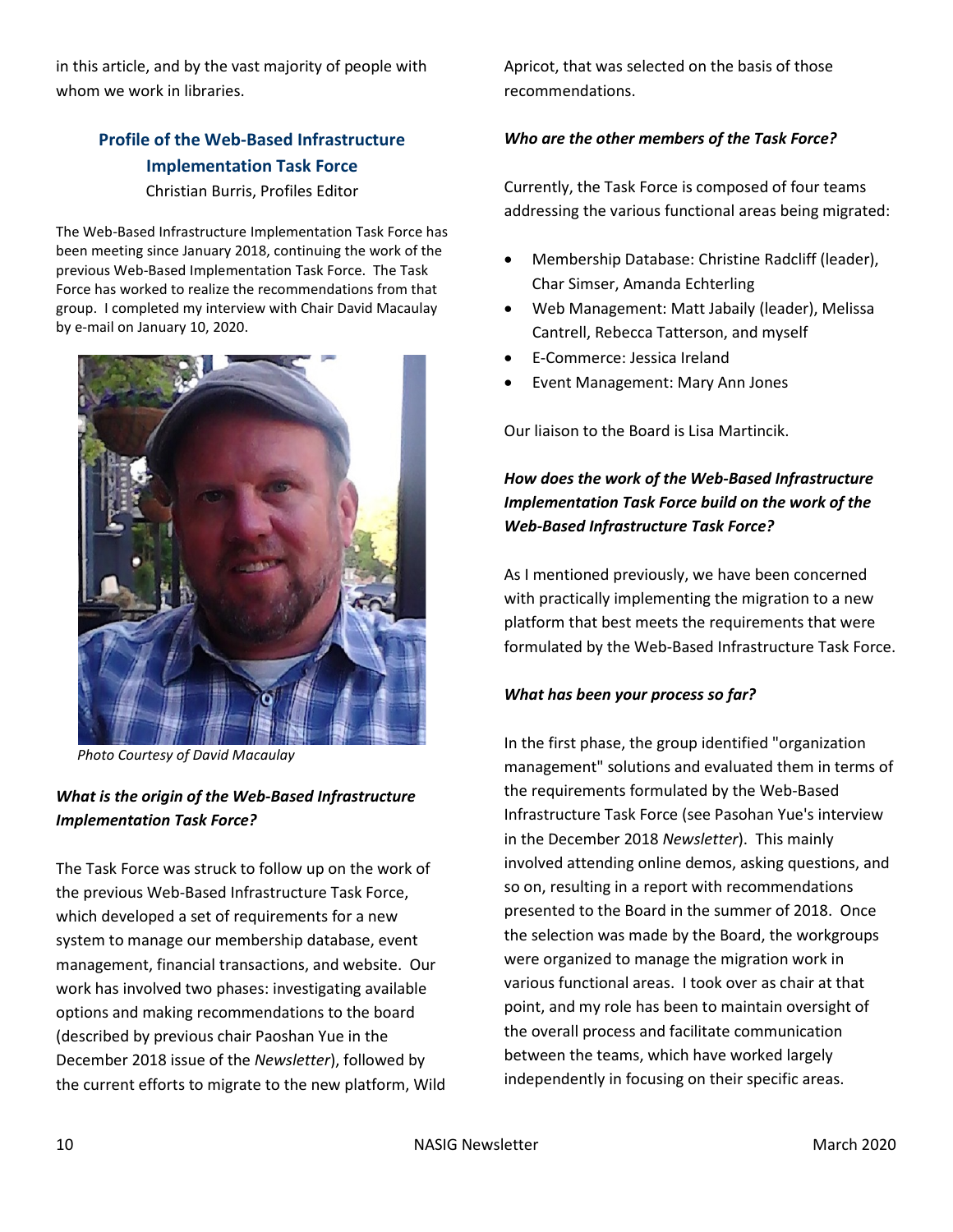# *Have any specific initiatives emerged from the work of the initial task force?*

Not as such—our main concern was to maintain the level of service provided via the previous system, while taking advantage of any specific improvements the new system made possible. There has been a concerted effort to simplify the structure of the website.

# *When will the final report of the Task Force be presented?*

The launch of the new website and related systems is currently scheduled for mid/late January 2020. The Task Force's annual report will be submitted in May.

#### *Do you have any additional comments?*

It has been really gratifying to witness the hard work of the task force members as they navigate the specifics of the migration in their various areas. Overall, I can say that their dedication and ingenuity has made the process a very smooth one so far, and I anticipate that NASIG members will be very pleased with the results.

## **Columns**

# **Checking In** Kurt Blythe, Column Editor

<span id="page-10-0"></span>[Note: Please report promotions, awards, new degrees, new positions, and other significant professional milestones. You may submit items about yourself or other members to Kurt Blythe a[t kcblythe@email.unc.edu.](mailto:kcblythe@email.unc.edu) Contributions on behalf of fellow members will be cleared with the person mentioned in the news item before they are printed. Please include your email address or phone number.]

Hannah Caproon, meet NASIG. NASIG, meet Hannah!

I completed my MLIS with a specialization in archival studies at Indiana University almost 10 years ago, but switched gears to work in the private sector - specifically the outdoor and sports industry -- as a technical writer, project manager, and business operations consultant. I very recently joined the team at Northern Arizona University's Cline Library in the beautiful mountain town of Flagstaff as the Electronic Resources Librarian. My predecessor's retirement, along with an ongoing large-scale eresource cancellation project and fresh Alma migration, offered me the opportunity to optimize and document processes in everything from gathering usage data to license processing to troubleshooting. I'm excited to have recently joined NASIG, as the depth and breadth of knowledge in its membership is already serving me in getting reacquainted with, and thriving in, an academic

setting. Very much looking forward to attending the NASIG Conference in June!

Diana Krueger, meet NASIG. NASIG, meet Diana!

I recently joined NASIG after beginning the Master of Information and Library Science program offered by the University at Buffalo. Since I am taking this program online (while living in California) as the next step in a complete career change, I'm excited to find additional ways of engaging with this profession.

#### **Title Changes**

Kurt Blythe, Column Editor

<span id="page-10-1"></span>[Note: Please report promotions, awards, new degrees, new positions, and other significant professional milestones. You may submit items about yourself or other members to Kurt Blythe at [kcblythe@email.unc.edu](mailto:kcblythe@email.unc.edu). Contributions on behalf of fellow members will be cleared with the person mentioned in the news item before they are printed. Please include your email address or phone number.]

NASIG! We have some good news from members!

I'm the Electronic Resources Librarian at Tennessee Tech University and I was recently awarded tenure (August 2019) and not-so-recently received my promotion in rank to Associate Professor (August 2018).

**Stephanie J. Adams**, MSLS, MBA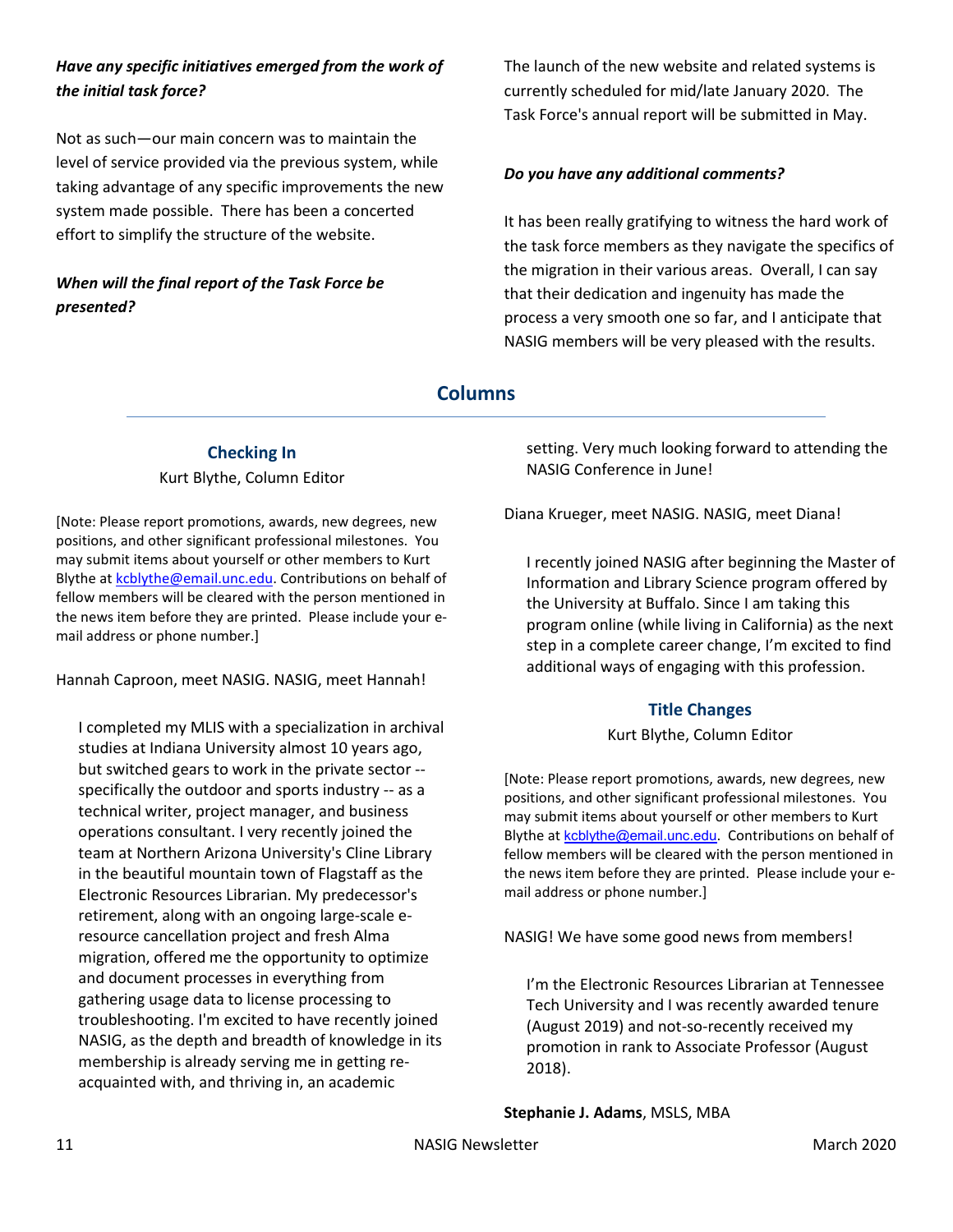Electronic Resources Librarian Associate Professor Angelo & Jennette Volpe Library

Over the summer I was appointed Senior Serials and Metadata Librarian at Boston University Fineman and Pappas Law Libraries. I previously served as Technical Services Librarian at the University of Connecticut School of Law Library.

## **Rebecca L. Bearden**

Senior Serials & Metadata Librarian Boston University School of Law Fineman and Pappas Law Libraries

I am retiring after 28 years as the Acquisitions Librarian with Carnegie Mellon University Libraries. In my 27 years as a NASIG member, I served as CPC chair for the 1999 NASIG Conference in Pittsburgh, PA, CPC co-chair for the 2004 NASIG Conference in Milwaukee, WI, Treasurer for 2 terms, 2001-2004, NASIG President 2006-2007 and CPC Co-Chair for the 2019 NASIG Conference in Pittsburgh, PA. NASIG is a wonderful organization and I've met and made lifelong friends with many members. Although I am retiring, I will continue to be a member of NASIG.

#### **Denise D. Novak**

Acquisitions Librarian Carnegie Mellon University

**Mitch Turitz** has retired from San Francisco State University after 32 years there.

# **Executive Board Minutes**

# **NASIG Board Conference Call October 9, 2019**

#### <span id="page-11-0"></span>**Executive Board:**

Kristen Wilson, President Betsy Appleton, Vice President/President-Elect Angela Dresselhaus, Past President Beth Ashmore, Secretary Jessica Ireland, Treasurer Cris Ferguson, Treasurer-in-Training

#### **Members at Large:**

Keondra Bailey Michael Fernandez Shannon Keller Lisa Martincik Marsha Seamans Steve Shadle

Eugenia Beh, Ex Officio Lori Duggan, Ex Officio

#### **Regrets:**

Chris Bulock, Ex Officio

#### **Welcome**

The meeting was called to order at 3:03 pm Eastern.

#### **Cvent call/outsourcing conference help**

Kristen Wilson provided information from a conference call with Cvent about the suite of conference services they provide including managing conference registration and hotel room blocks, abstract management for program proposals, a mobile app for the conference, and a registration desk app for checking in attendees and printing credentials. Currently, we use a number of tools to manage all of these efforts including the website content management system (currently AMO, migrating to Wild Apricot), Proposal Space, and Sched. The price of the entire package is probably more than NASIG can afford and it does not cover all of the needs NASIG is looking for from outside help, e.g. web development, marketing, social media promotion, etc. However, tools like these would give the conference a very slick, modern look and would bring a lot of work onto a single platform, particularly for program planning which uses a number of platforms to manage their work. The board discussed needing to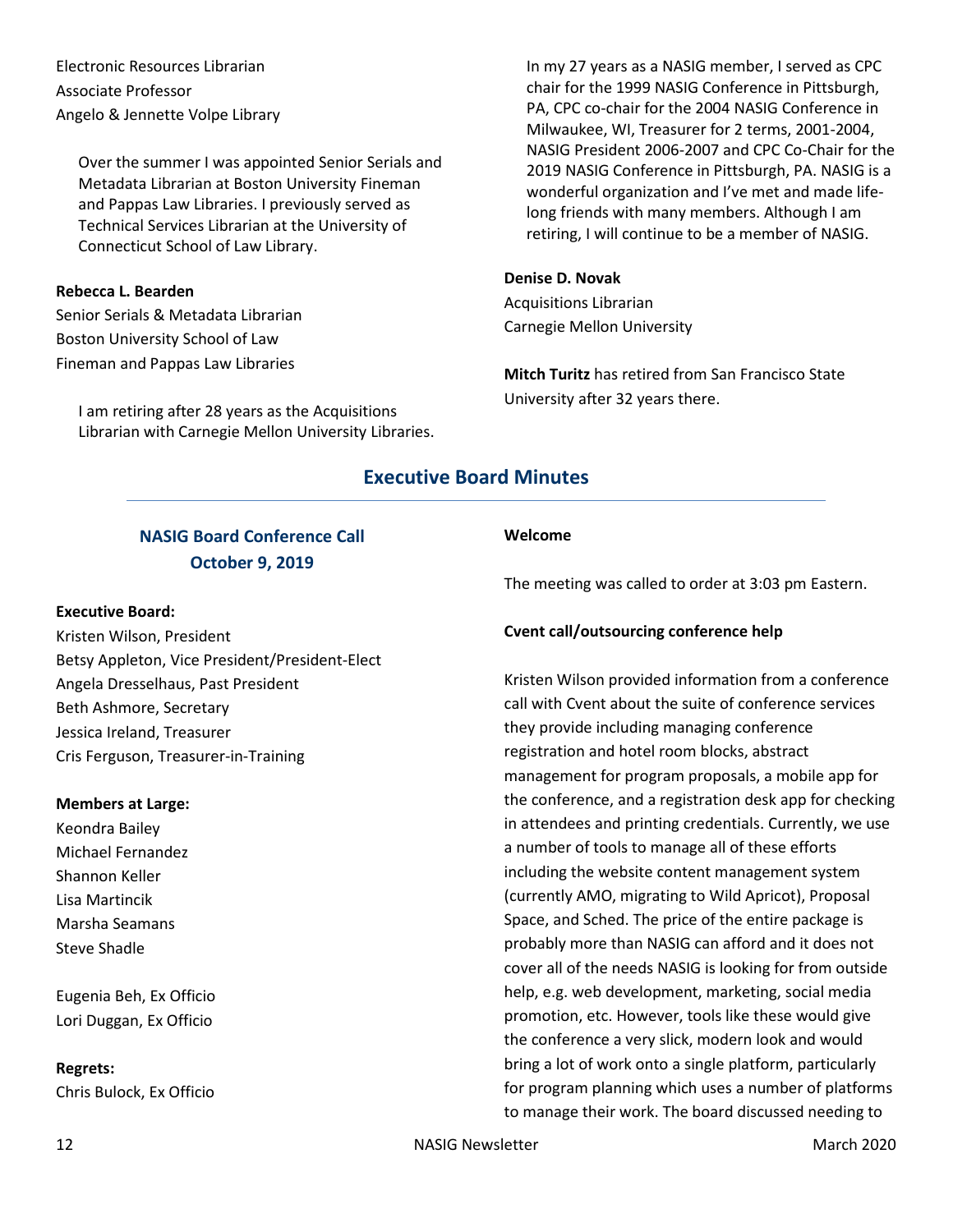see what kind of service Wild Apricot will provide once we have migrated. Cvent works with other organizations that use Wild Apricot so there could be a future benefit there. Kristen will check with the Conference Coordinator, CPC chairs, and PPC chairs to make sure there isn't any other compelling feedback to take into consideration at the moment. If there is not, Kristen will let Cvent know that we aren't interested at the moment, but will potentially keep it in mind for the future.

#### **Tiered membership fees**

Keondra Bailey spoke with the Bylaws committee about what we need to do to vote on the tiered membership fees. Bylaws reported that a change to the Bylaws was unnecessary as the membership fee structure is not currently in the Bylaws. All that is required is 30 days notice of the vote to the membership and, for the motion to pass, 2/3 of those voting need to vote in favor. Keondra will work with Bylaws to draft the notice of the vote to send to the membership. Cris Ferguson will talk to membership services about implementing the rate change in January once the vote is complete.

# **Operating expenses for December 2019 newsletter / Revised Treasurer's Report**

There was an action item from previous years to create a new template for a treasurer's report that provides more financial information to the membership. Beth and Lori had hoped to put something together as a part of the new budgeting process that Cris Ferguson is working on for the December newsletter. Beth will talk with Jessica and Cris about adding some detail to the current budget report template. Angela said that some of the previous board's concerns about communicating NASIG's financial situation have been remedied through conference finances reporting that has been done over the last few conferences.

# **Treasurer's Report**

Jessica Ireland is in touch with our checking and savings representative and hopeful that we will have access to our investments with their help.

## **Questions/Updates from Committees**

- Awards: The committee asked in their fall report to approve the slate of awards that they would like to offer. The board agreed and said that if they were unable to find a good candidate for an award they could choose not to award it as well as award multiple awards if they are of the same dollar value of an award that is not being given.
- Program Planning: Betsy Appleton stated that the program planning committee had questions about the speaker MOUs and who negotiates the MOUs with speakers if negotiations are necessary. Kristen said that she would talk with Betsy and the committee to clear up any confusion about how MOUs are used.
- Conference Planning: The committee asked in their fall report if they could discontinue offering NASIG conference merchandise via CafePress as they sold very little last year and it is difficult to use. The board agreed that they can discontinue offering conference merchandise through CafePress and they are welcome to partner with a local vendor for conference souvenirs if they chose to.
- Equity & Inclusion: The committee asked in their fall report about survey methodology and process support for their upcoming survey as well as participating in site selection. Kristen said that Anna Creech as conference coordinator would reach out to the committee on site selection and Michael Fernandez said that he would ask the Evaluation and Assessment committee to work with them on their survey needs.
- Marketing and social media: Eugenia asked if recording or livestreaming sessions was a part of our Spokane hotel AV contract. Angela stated that it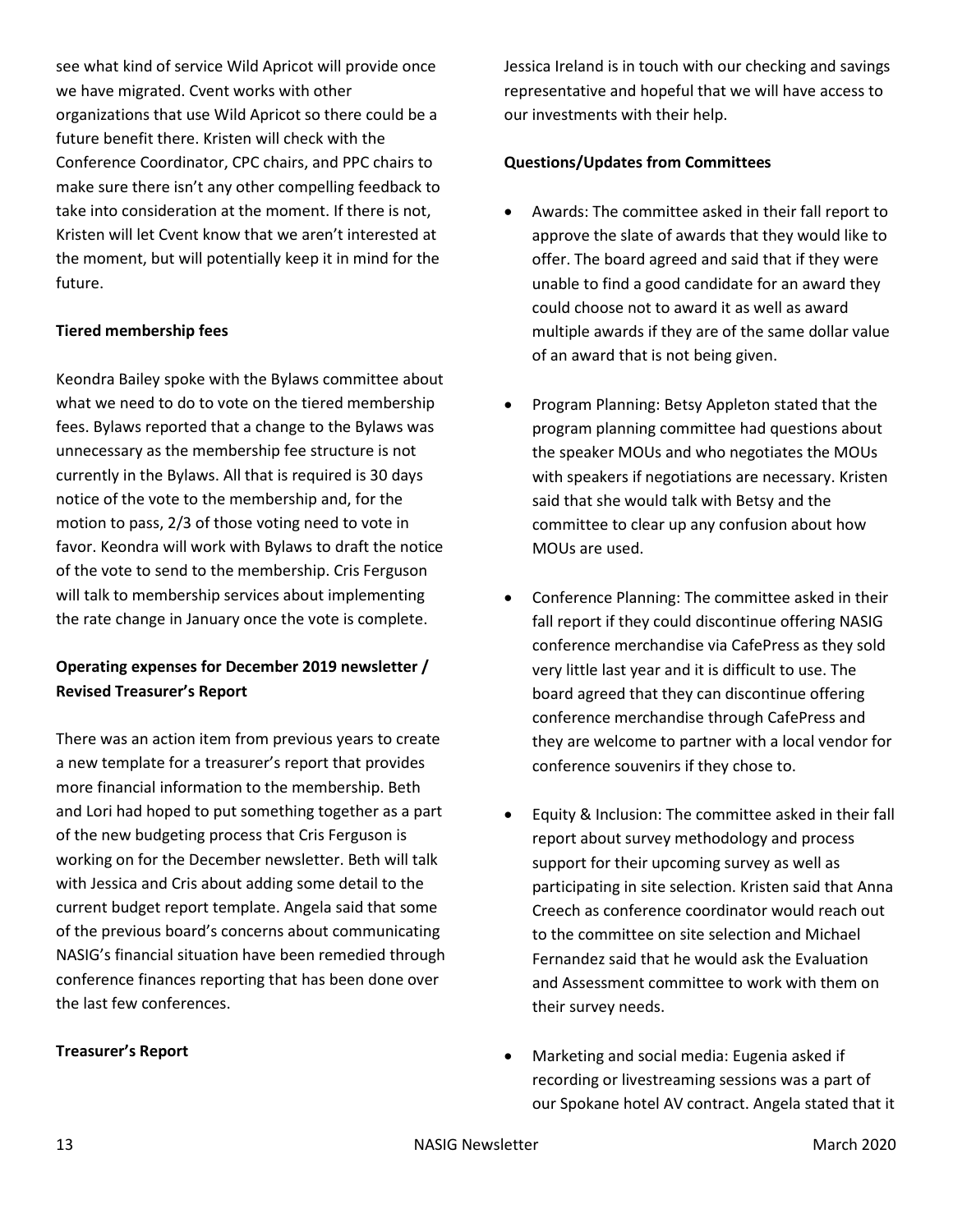would be an add-on but that Spokane does have the ability to stream all of our sessions if we can afford it. The board asked if finding out which speakers are interested in streaming their sessions would be a part of the proposal process? Betsy Appleton will take that back to PPC right away since they are opening the call for proposals soon. We will likely decide which sessions to stream based on interest in the session rather than interest from the speaker but it would be good to know up front who was willing to have their session recorded.

- Newsletter: Lori Duggan reported that we only had one applicant for the position of editor in chief and while it is a strong candidate we would like to still encourage others to apply. Lori asked the board to think if there was any candidates that they knew of and she will ask those currently serving in other positions on the newsletter. We will also have a meeting specifically on the future of the newsletter as part of our deconstructed board meeting.
- Vendor and Publisher Engagement Task Force: Beth Ashmore reported that Anu Moorthy has agreed to chair the task force and Nicole Ameduri has recruited two more vendor representatives to the group. The group will likely begin with getting feedback from the vendor/publisher community on what they would like to see NASIG do to make the environment more friendly to their participation and sponsorship.

#### **Plans for deconstructed board meeting**

Beth will be in touch to schedule a series of meetings to cover the topics we would normally cover at the inperson board meeting. If you have additional topics that need a meeting, email the board list.

#### **Adjourn**

The meeting was adjourned at 4:06 pm Eastern.

Minutes submitted by:

<span id="page-13-0"></span>Beth Ashmore Secretary, NASIG Executive Board.

# **NASIG Board Conference Call November 13, 2019**

## **Executive Board:**

Kristen Wilson, President Betsy Appleton, Vice President/President-Elect Angela Dresselhaus, Past President Beth Ashmore, Secretary Jessica Ireland, Treasurer Cris Ferguson, Treasurer-in-Training

#### **Members at Large:**

Keondra Bailey Michael Fernandez Shannon Keller Marsha Seamans Steve Shadle

Lori Duggan, Ex Officio Eugenia Beh, Ex Officio Chris Bulock, Ex Officio

**Regrets:** Lisa Martincik, Member at Large

#### **Welcome**

The meeting was called to order at 3:02 pm Eastern.

## **Mexican Student Grants**

Shannon Keller asked on behalf of the awards & recognition committee if the committee should still plan on awarding two Mexican Student grants for the Spokane conference knowing that the student grant winner who was unable to attend the conference in Pittsburgh may be able to attend the conference in Spokane. The board discussed that we may have the same visa problems again this year and it might be worth it to have three potential grant winners in the hopes that at least one will be able to attend. Shannon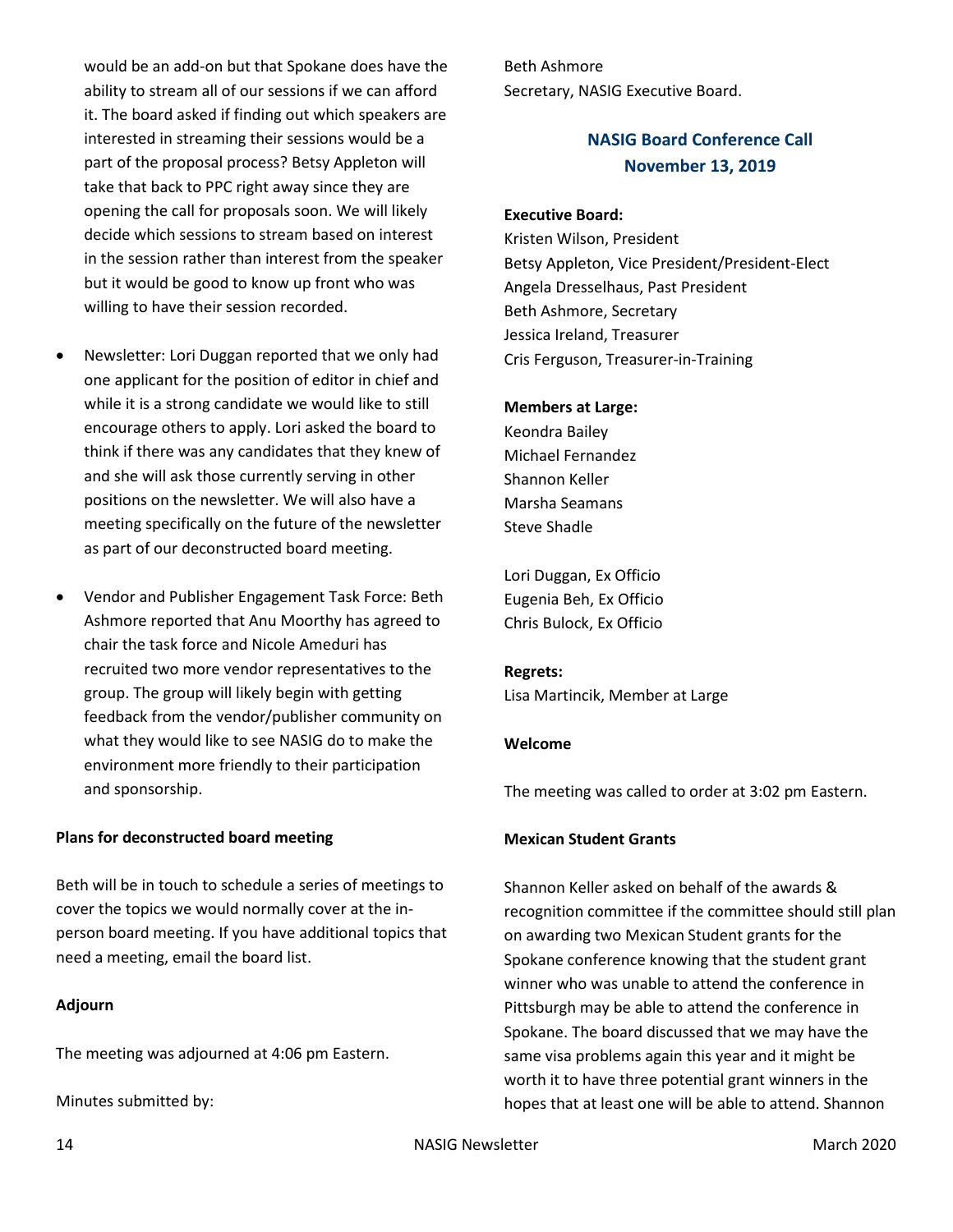will check with Jessica Ireland to see if we can financially support the possibility of three grant winners and if that is the case then Awards and Recognition can feel free to awards two new grants this year.

#### **Operating expenses & Revised Treasurer's Report**

Kristen Wilson proposed that we form a budget working group of herself, Jessica, Cris Ferguson, treasurer-intraining, Betsy Appleton, vice president, and Beth Ashmore, secretary to answer the questions about the budget that we keep running into. The group can put together a budget template as well as see what reporting QuickBooks may be able to provide. Cris has a budget template from UKSG that we can build off. It would be a static document so it would not necessarily help us to understand where we are financially at any particular moment, but it could help us to estimate upcoming costs and make financial decisions as a group. Since this will not be completed in time for the December newsletter, we will ask Jessica to put together the old version of the Treasurer's report for that issue while we work on a new version.

**ACTION ITEM:** Beth will schedule a budget working group conference call and ask Jessica for an older version of the Treasurer's Report for the December issue.

#### **Conference Announcements**

Eugenia Beh reported that announcements about the 2020 visions speakers, Janetta Waterhouse and Amelia Gibson, have gone out on NASIG social media. Also, the Equity and Inclusion committee is interested in working on the land acknowledgement for the conference. Once that is complete the committee can send it to CPC and PPC so it can be a part of the opening night slide deck and program as well as included in the speaker materials if any individual speakers want to include the information in their presentation.

Eugenia has not released the conference logo because we did not have a final version. Betsy has the final logo and will send to Eugenia and Chris to get out on social media channels.

#### **Treasurer's Report**

Jessica is preparing NASIG's tax filings and pulling information from QuickBooks for Cris to work with on the budget.

#### **Secretary's Report**

Beth will be cancelling the December regular board conference call in favor of our multiple board conference calls with the newsletter committee, the web-based infrastructure implementation task force and the conference and program planning committees.

#### **Adjourn**

The meeting was adjourned at 4:00 pm Eastern.

Minutes submitted by: Beth Ashmore Secretary, NASIG Executive Board

# **Committee Reports**

**Bylaws Committee** Submitted by Laurie Kaplan

#### <span id="page-14-0"></span>**Members**

Laurie Kaplan, chair (ProQuest)

Maria Aghazarian (Swarthmore College) Christina Geuther (Kansas State University) Derrik Hiatt (Texas A&M University-Corpus Christi) Stephen Sweeney (St. John Vianney Theological Seminary) Keondra Bailey, board liaison (Duke University)

15 NASIG Newsletter March 2020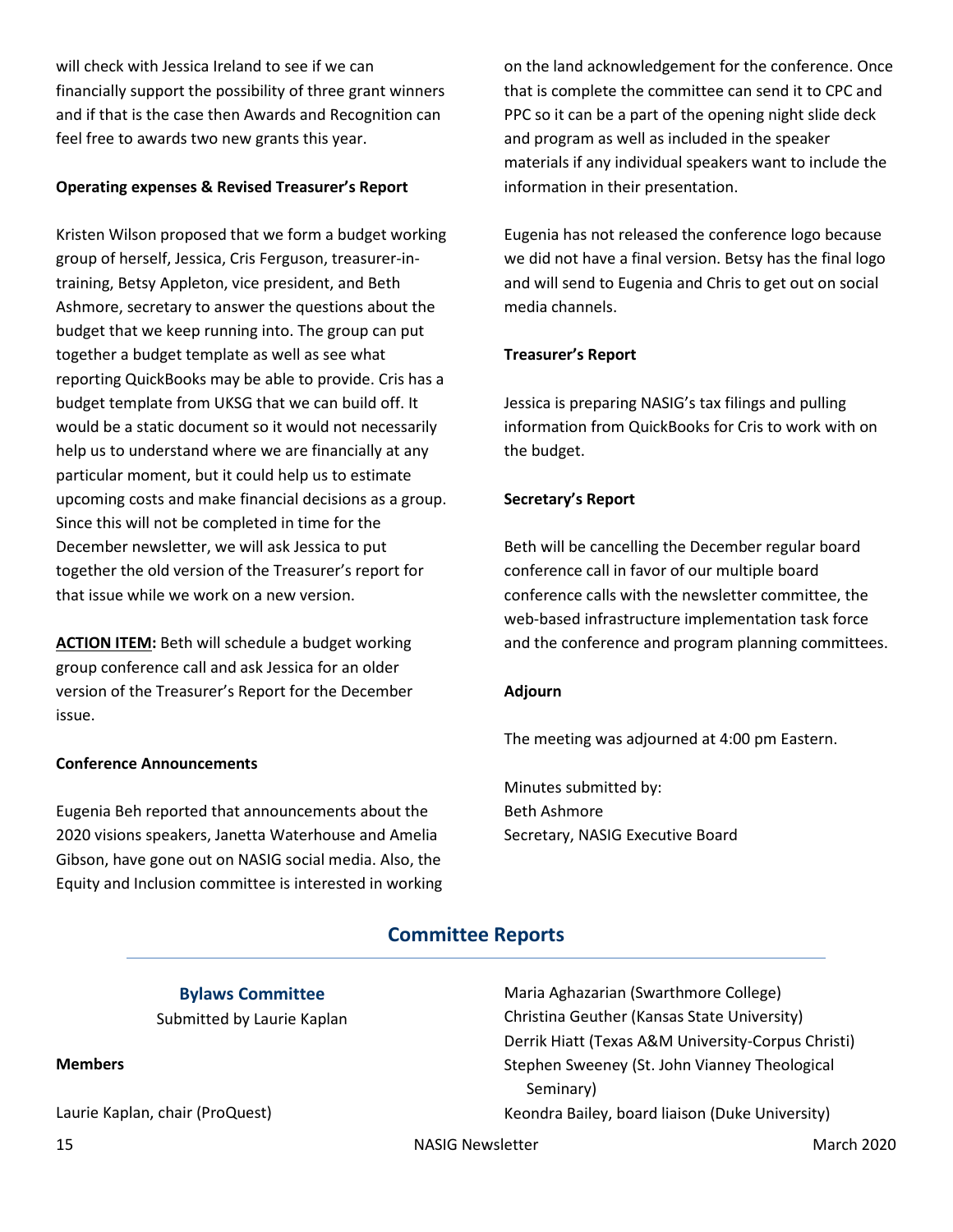## **Continuing Activities**

Respond to any questions from the board.

## **Completed Activities**

- Reviewed the Bylaws calendar and the Bylaws Manual.
- Made changes to align with current Bylaws document.

Submitted on February 11, 2020

## **Communications Committee**

Submitted by Matt Jabaily

#### **Members**

Matthew Jabaily, co-chair (University of Colorado Colorado Springs) Alexis Linoski, co-chair (Georgia Institute of Technology) Rebecca Tatterson, vice-co-chair (East Carolina University) Stephanie Adams (Tennessee Tech) Treasa Bane (University of Wisconsin-Madison) Rachel Blume (University of Utah) Rachel Miles (Virginia Tech) Melissa Randall, SERIALST Moderator (Clemson University) Sofia Slutskaya (Georgia Tech) Heidi Zuniga (Colorado State University) Peter Whiting, archivist (University of Southern Indiana) Eugenia Beh, marking and social media coordinator, (MIT) Chris Bulock, marking and social media coordinator in Training (California State University Northridge) Michael Fernandez, board liaison (Yale University)

# **Continuing Activities**

- Working on supporting other committees in learning the Wild Apricot Platform
- Migrating lists from bee.net to SimpleLists

• Investigating an alternative to SlideShare for archiving presentations

## **Completed Activities**

- Worked with WebTF to migrate website to Wild Apricot platform
- Added captioning, created by CEC, to webinar videos on YouTube
- Updated NASIG-l membership to include new members
- Collaborated with membership committee to implement tiered membership in Wild Apricot

## **Action(s) Required by Board**

As mentioned previously, we have been unable to recruit someone to be list manager co-chair for next year. We are hoping that we can get a new member willing to come in as co-chair next year.

We've been working closely with the board via our liaison, Michael Fernandez, to make rapid additions and changes to the new site. We appreciate their fast responses in allowing us to be agile in the process.

Submitted on February 15, 2020

# **Conference Planning Committee**

Submitted by Sion Romaine and Lisa Barricella

#### **Members**

Lisa Barricella, co-chair (East Carolina University) Sion Romaine, co-chair (University of Washington) Crystal Aberthal (University of Washington School of Law) Barbara Albee (EBSCO) Erica England (Washington State University) Lorelle Gianelli (University of Colorado- Denver, Auraria Library) Martha Hood (University of Houston at Clear Lake) Pam King (The Citadel) Rose Kraus (Eastern Washington University)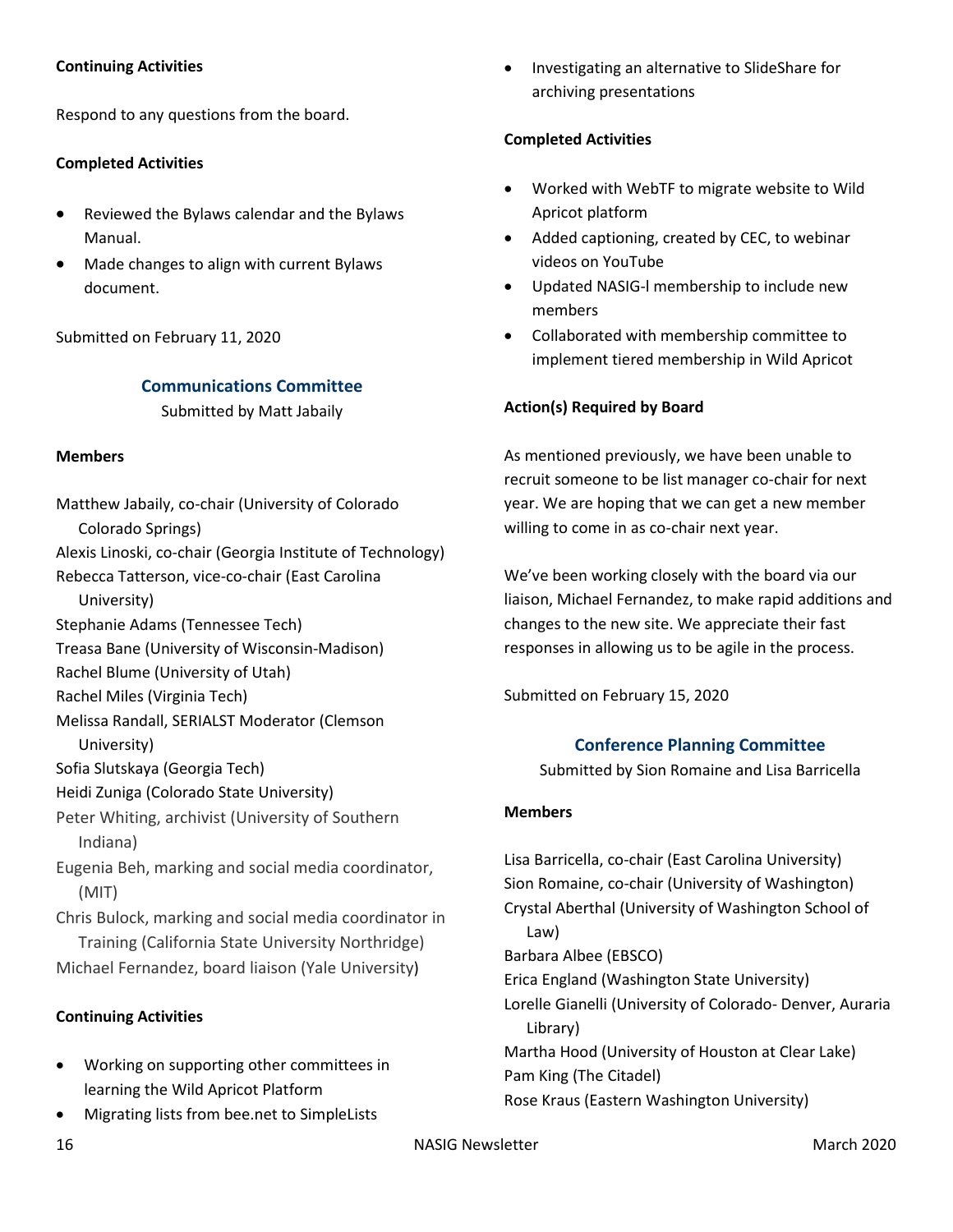Erika Ripley (University of North Carolina-Chapel Hill) Karen Spence (University of Washington) Maria Stanton (Atla)

Anna Creech, ex officio (University of Richmond) Mary Ann Jones, registrar, ex officio (Mississippi State University)

Steve Shadle, board liaison (University of Washington) Anna Creech, conference coordinator (University of Richmond)

# **Continuing Activities**

- Committee is meeting monthly via Zoom.
- Local planning activity has begun.
- The committee proposes the following opening speakers: Jack Nisbet, a teacher and writer who lives in Spokane [\(http://www.jacknisbet.com\)](http://www.jacknisbet.com/) and Warren Seyler, a member of the Spokane Tribe [\(https://www.linkedin.com/in/warren-seyler](https://www.linkedin.com/in/warren-seyler-a0a13248)[a0a13248\)](https://www.linkedin.com/in/warren-seyler-a0a13248). Jack and Warren have presented together before and have an established rapport and go back-and-forth during the presentation.

## **Completed Activities**

- Conference logo commissioned.
- Conference web page completed.
- Registration opened January 30, 2020 and as of 2/10 there are 51 registrants.
- Fun Run route finalized and published on the conference website.
- Sion Romaine submitted the CPC Update/Fun Facts on Spokane for the *NASIG Newsletter*'s March issue.

#### **Recommendations to Board**

For next year's conference, Board should communicate to the Committee any guidelines or preferences for selecting opening session speaker/speakers in July/August.

Submitted on February 13, 2020

# **Continuing Education Committee**

Submitted by Jennifer Pate and Adele Fitzgerald

## **Members**

Jennifer Pate, Co-Chair, Webinar Coordinator, (University of North Alabama) Adele Fitzgerald, Co-Chair, Committee Coordinator, (St. Joseph's College New York) Amy Carlson (University of Hawaii at Manoa) Melanie Church (Rockhurst University) Kate Hill (University of North Carolina at Greensboro) Gerardo Andres Aguilar Juarez (Student, Mexico) Julia Palos (Ball State University) Julia Proctor (Pennsylvania State University) Kayla Whitehead (Appalachian State University) Tony Zanders (Boston University) Lisa Martincik, board liaison (University of Iowa)

# **Continuing Activities**

# CEC Subgroup Reports:

1. Webinar task force group (cec-webinars): The October 24, 2019 webinar titled *Designing for Accessibility* presented by Mellissa Green was very well-received, and three more webinars are lined up for the coming months. The February webinar titled *What makes a good Mentor?* is being rescheduled for early March. Rescheduling was necessary due to the extra time needed to learn and document the webinar setup process for the new software platform, Wild Apricot. The March webinar titled *Upcycling a Schol Comm Unit* is scheduled for March 30. The April webinar titled *Unpaywall/Net Cost Per Paid Use* schedule date is pending.

Additionally, a three-part LOC series on Digital Preservation is tentatively scheduled for September/October/November, 2020, and will provide the 2020-2021 CEC team with their first events.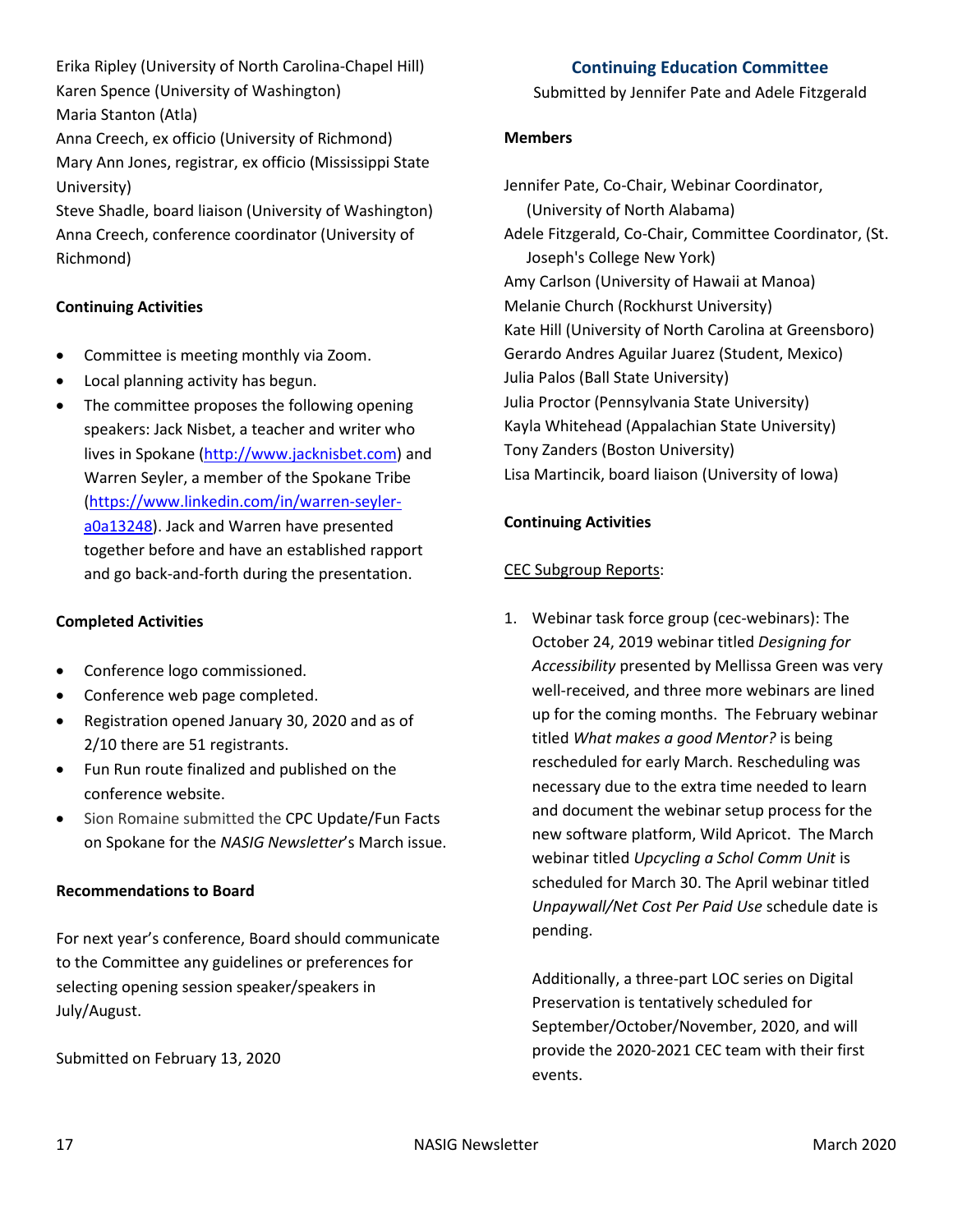- 2. Group to coordinate/maintain captioning (ceccaptions): Captioning remediation services were completed on all of our existing YouTube CEC webinars, and the team is in the process of transferring the remediated caption files to the NASIG Webmaster to replace the error-prone auto captioned files.
- 3. Group that updates core competencies (cec-corecomp): Team is in the process of incorporating Board-approved updates to the *Scholarly Communication Librarians* core competencies document.
- 4. Group to add ccbysa disclaimer on applicable NASIGuides (cec-guides): Nothing to report
- 5. Area to handle CEC webpage updates (cec-webliasion): Nothing to report
- 6. Area to identify and rectify CEC document revision issues (cec-docs): Nothing to report
- 7. Group to pilot Twitter chat (cec-twitter-chat): Nothing to report

# **Completed Activities**

Procedure for setting up Webinar registration in Wild Apricot completed.

#### **Statistical Information**

October webinar: 20 registrants

Submitted on February 14, 2020

# **Digital Preservation Committee**

Submitted by Ted Westervelt

#### **Members**

Ted Westervelt, chair (Library of Congress) Narine Bournoutian (Columbia University) Danielle Bromelia (OCLC)

James Phillpotts (Oxford University Press) Michelle Polchow (University of California, Davis) Wendy Robertson (University of Iowa) Heather Staines (MIT Knowledge Futures Group) Willa Tavernier (Indiana University) Shannon Keller, board liaison (New York Public Library)

## **Continuing Activities**

- Review, updating and development of NASIGuides for digital preservation (Strategic Direction #4)
- Reaching out to potential partners, such as SSP and LPC, in developing a Model Preservation Policy (Strategic Direction #4)
- The Committee has identified a set of three webinars on digital preservation and has communicated with the Continuing Education Committee on times to hold them in the second half of the year (Strategic Direction #4)
- Two members of the committee will be presenting on the value of The Keepers Registry in digital preservation at the conference in Spokane (Strategic Direction #4)

# **Completed Activities**

• Updated and revised NASIGuides on Digital Preservation 101 and Talking Points and Questions to Ask Publishers about Digital Preservation have been posted to the NASIG website (Strategic Direction #4)

Submitted on February 14, 2020

# **Membership Services Committee**

Submitted by Christine Radcliff

## **Members**

Christine Radcliff, co-chair (Texas A&M University-Kingsville) Mandi Smith, co-chair (University of Arkansas) Heather Barrett (Southern Methodist University) Nancy Bennett (Carroll University)

18 NASIG Newsletter March 2020 NASIG Newsletter March 2020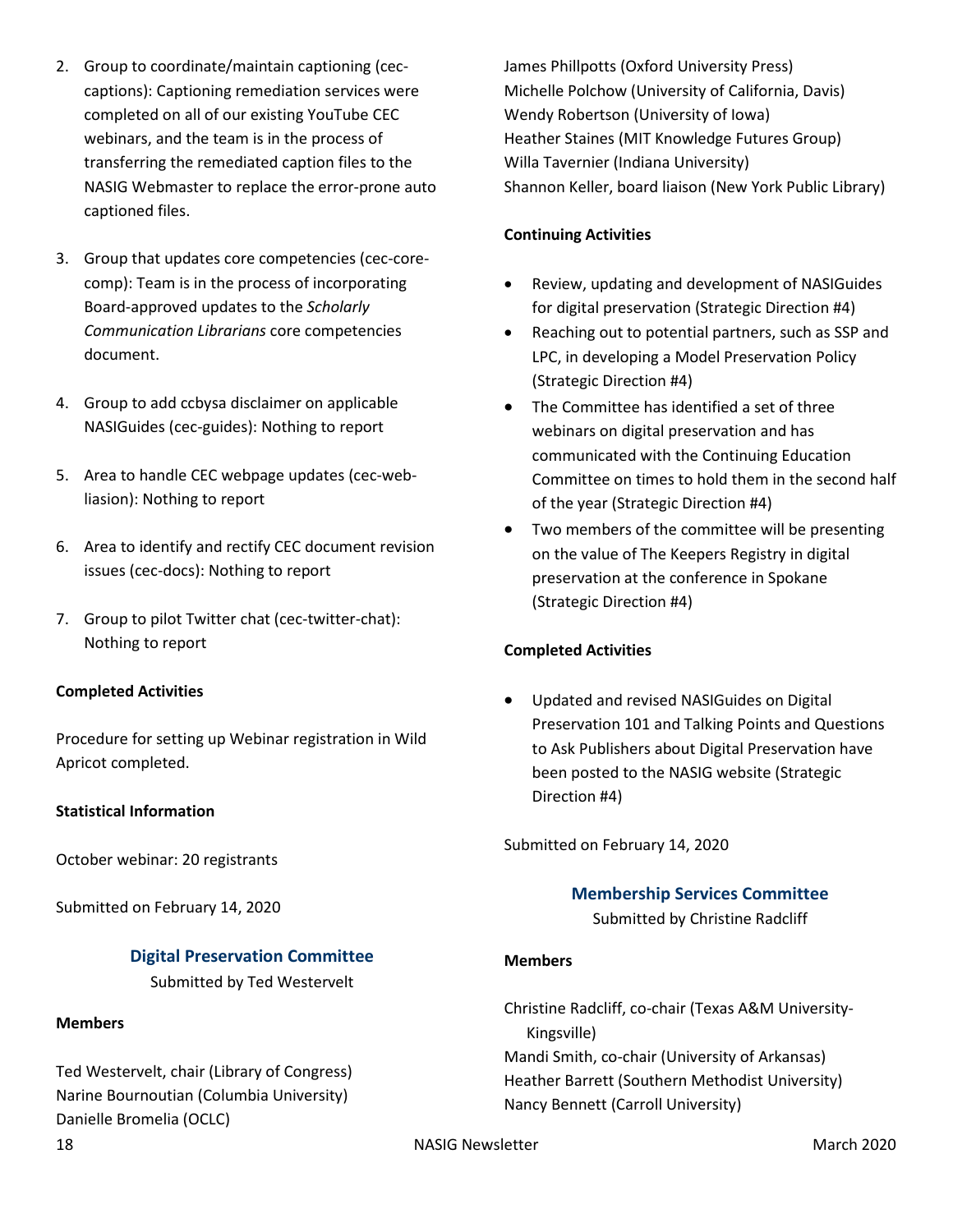Bethany Nash (Georgia Gwinnette College) Francene Lewis (Calvin College) David Macaulay (University of Wyoming) Cindy Shirkey (East Carolina University) Suzy Kozaitis (Florida institute of Technology)

# **Continuing Activities**

- Respond to member login problems, renewal, and invoicing questions. Update member organizational affiliations when requested.
- Run new member, non-renewing, and deactivate reports monthly.
- Send new member reports monthly to Communications Committee, *Newsletter, and* NISO contacts.
- Send non-renewing members a reminder to renew their membership.
- Deactivate members who have not renewed two months past last expiration, and send those reports to Communications for removal from NASIG-L and to the NISO rep.
- Update lapsed member records to ensure they no longer receive broadcast messages.
- Update the Membership Services Committee manual to reflect Wild Apricot information
- Will be notifying members who were lapsed before Aug 2019 in AMO, and therefore not transferred over to WA to see if they are still interested in being NASIG members
- Will also be working with the Web Committee to clean up the listserv list

# **Completed Activities pertaining to Web-Based Infrastructure Implementation Task Force**

- Loaded 538 members into the new database in late August/early September
- Created 6 membership levels, and figured out how to make the Organizational level work correctly. Each membership level has fees and renewal periods assigned.
- Implemented two tiered membership
- This seems to be going very smoothly. We moved everyone to Tier 2, but in the renewal reminder emails there is a memo notifying members that another level is available. I have received a few requests to change tiers, so it seems everyone understands their options.
- Created Groups for all of the committees, which allows for easy searching to see who the current committee members are.
- Adjusted common fields in the contact records to more closely match the terms we had been using in AMO
- Added a section for Awards to be able to keep a better history of what members have received which awards (however the year they won will be kept in an internal note)
- Loaded any new member records since our initial load in the Summer.
- Updated the text for all of the renewal reminders to be more in line with the phrasing that was being used in AMO
- Incorporated what used to be sent as a separate new member letter into the current member activation email for new applicants
- Sent reminder emails to all members who were transferred over to WA in late summer/fall, but who's memberships lapsed before WA went live in January

# **Mentoring and Student Outreach Committee**

Submitted by Xiaoyan Song and Danielle Williams

# **Members**

Xiaoyan Song, co-chair (North Carolina State University) Danielle Williams, co-chair (University of Evansville) Juliya Borie (University of Toronto) Chris Bulock (California State University Northridge) Todd Enoch (University of North Texas) Caitlin Harrington (University of Memphis) Sara Meidinger (North Dakota State University) Kate Seago (University of Kentucky) Marsha Seamans (University of Kentucky)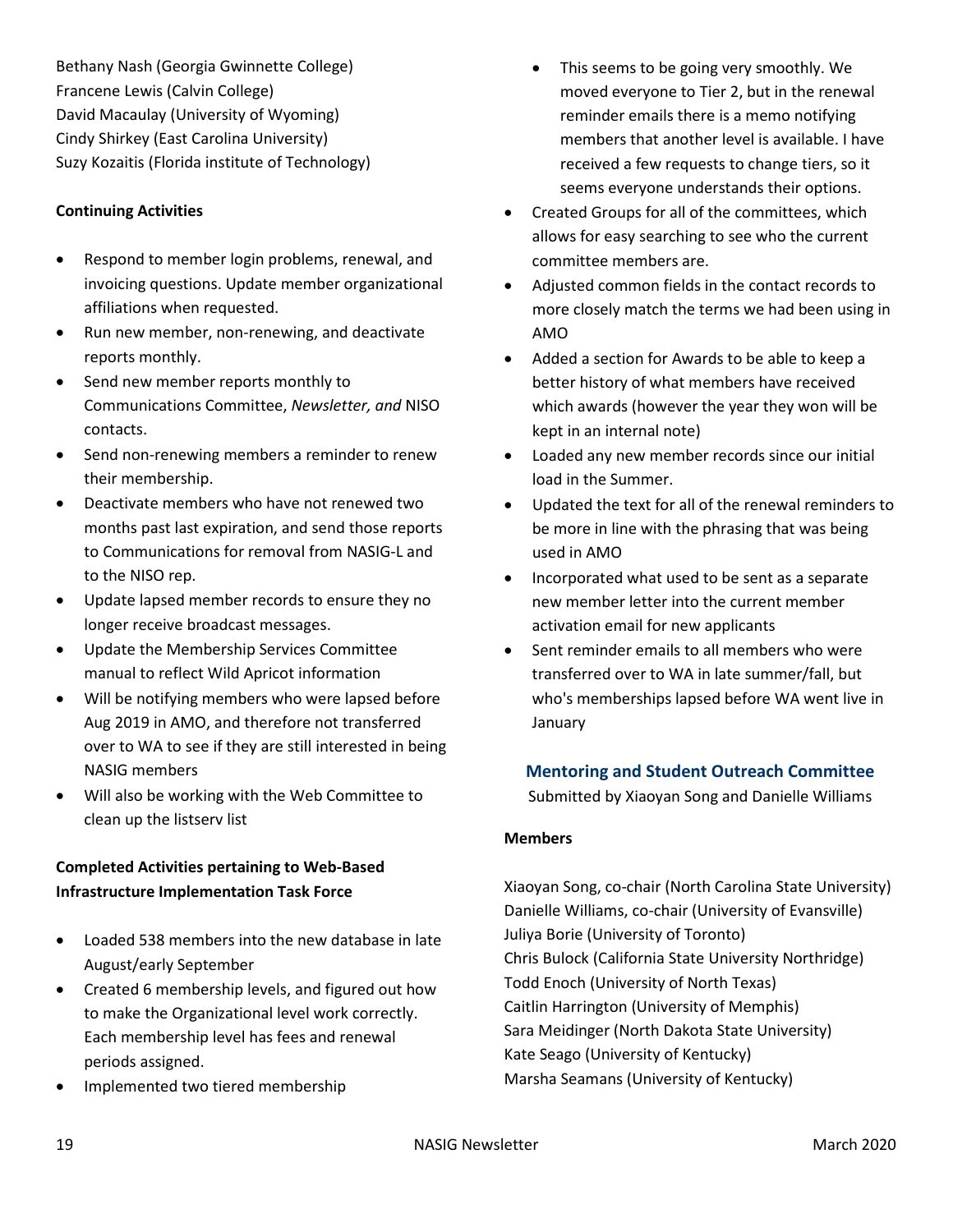## **Continuing Activities**

The committee will start to plan for the First-Timer reception and the year-long mentoring program in February/March. This supports Strategic goal #2.

Calls for Great Ideas and Student-Snap Shot Session will be sent out by the PPC soon. The Mentoring committee will be reviewing those proposals as they come in and will be coordinating with presenters leading up to the conference.

Calls for mentors will also be going out in March. Twenty mentors are needed to participate in the yearlong mentoring program, which runs from July 1 to May 31.

The Library School Ambassador is still in need of ambassadors. Calls for ambassadors will go out in the months leading up to the conference. Reminders to contact Library Schools are sent to ambassadors throughout the year, but a bit more regularly in the months leading up to the conference.

Submitted on February 14, 2020

**Newsletter**

Submitted by Lori Duggan

#### **Members**

Lori Duggan, editor-in-chief (Indiana University) Maria Aghazarian, advertising editor (Swarthmore College) Kurt Blythe, columns editor (University of North Carolina - Chapel Hill) Marsha Seamans, conference & submissions editor (University of Kentucky) Stephanie Rosenblatt, copy editor (Cerritos College) Jessica LaBrie, copy editor (Wellesley College) Faye O'Reilly, layout editor (Wichita State) Christian Burris, profiles editor (Wake Forest University) Beth Ashmore, board liaison (Samford University)

## **Continuing Activities**

The full PDF issue of December 2019 has been published.

Preparations for the March issue are underway. The deadline for the CPC Update, the PPC Update, and the President's Corner was February 1st. The deadline for columns, profiles, and other submissions was February 15th.

## **Completed Activities**

Published issues

• December 2019

#### **Personnel Updates:**

The initial call for a new Editor-in-Chief yielded one application. The candidate was offered the position in January but was unable to accept. Another call for a new conference editor is being prepared and will be sent by the end of February.

#### **Budget**

None requested

#### **Statistical Information**

135,776 Total full-text downloads from bepress site (May 2010 – December 2019)

6,714 Full-Text downloads since last report (September – December 2019)

Top 6 downloaded articles from the December 2019 issue (as of 2/16/20):

| <b>Article Title</b>               | Downloads |
|------------------------------------|-----------|
| <b>Full Issue</b>                  | 312       |
| Checking in                        |           |
| <b>Title Changes</b>               |           |
| September 11, 2019 Conference Call |           |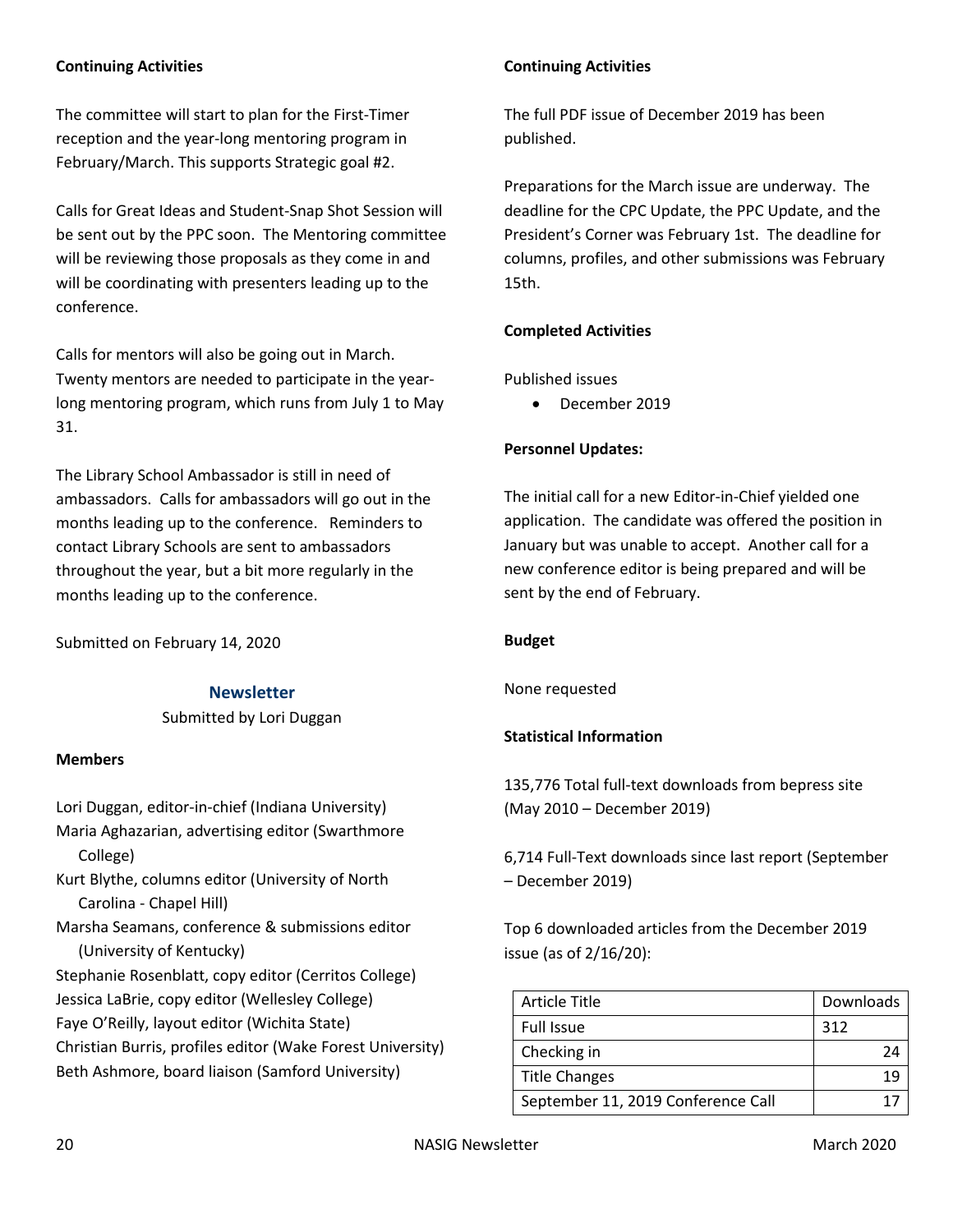| July 10, 2019 Conference Call |  |
|-------------------------------|--|
| CPC Update                    |  |
| Spokane Fun Facts             |  |

Submitted on February 16, 2020

# **Nominations and Elections Committee**

Submitted by Madeline Kelly

## **Members**

Madeline Kelly, chair (Western Washington University) Xiaoyan Song, vice-chair (North Carolina State

University)

Kristin D'Amato (Central Connecticut State University)

Rowena Griem (Yale University)

Susan Vandale (Dickinson College)

Sharon Whitfield (Rider University)

Sue Wiegand (Saint Mary's College)

Steve Shadle, board liaison (University of Washington)

# **Continuing Activities**

- The Committee is in the process of vetting nominees for Vice-President/President-Elect (VP/PE) and Member-at-Large (MAL). This includes reviewing nominee CVs, position statements, and references, and will be completed by mid-February.
- The Committee still hopes to work with the Equity & Inclusion Committee to refine the diversity statement in the call for nominations for next year. This relates to NASIG Strategic Directions 1, 2, and 5, in that it has the potential to attract and retain new members, including students and vendors.

Other remaining 2019-20 goals for the committee include:

- The Committee hopes to document procedures for the software replacing AMO. However, since AMO is still in place as of now, this goal remains TBD.
- The Committee will complete the transition to the election of two MAL positions per year. The Committee will work with newly elected MALs in spring 2020 to assign two 3-year terms and one 2-

year term. Following the 2019-20 election cycle, two MALs will be elected each year for a 3-year term.

# **Completed Activities**

- The Committee solicited nominations for VP/PE (9 nominees, including 3 solicited via a special reopened call for nominations) and MAL (23 nominees).
- The Committee confirmed that 9 nominees for MAL and 2 for VP/PE were willing to be considered for the election slate. As part of this process, the Committee switched from cold-calling nominees (a strategy used in the past) to contacting them first via email and following up by phone if necessary.
- The Committee began the process of vetting nominees.

Submitted on February 14, 2020

# **Vendor and Publisher Engagement Task Force**

Submitted by Beth Ashmore and Anu Moorthy

# **Members**

Anu Moorthy, chair (Duke University Medical Center) Nicole Ameduri (SpringerNature - NASIG Fundraising Coordinator) Philip Faust (Gale, a Cengage Company) Maria Hatfield (WTCox) Gregory Malar (Rockefeller University Press) Melanie Masserant (SpringerNature) Ray Pun (Adler Graduate School of Education) Emily Ray (University of North Florida) Sarah Schulman (Ithaka) Kristy White (Duquesne University) Beth Ashmore, board liaison (North Carolina State University)

# **Continuing Activities**

• In support of strategic direction #5, NASIG will work to enhance benefits for commercial vendors, in addition to benefits for our other members, the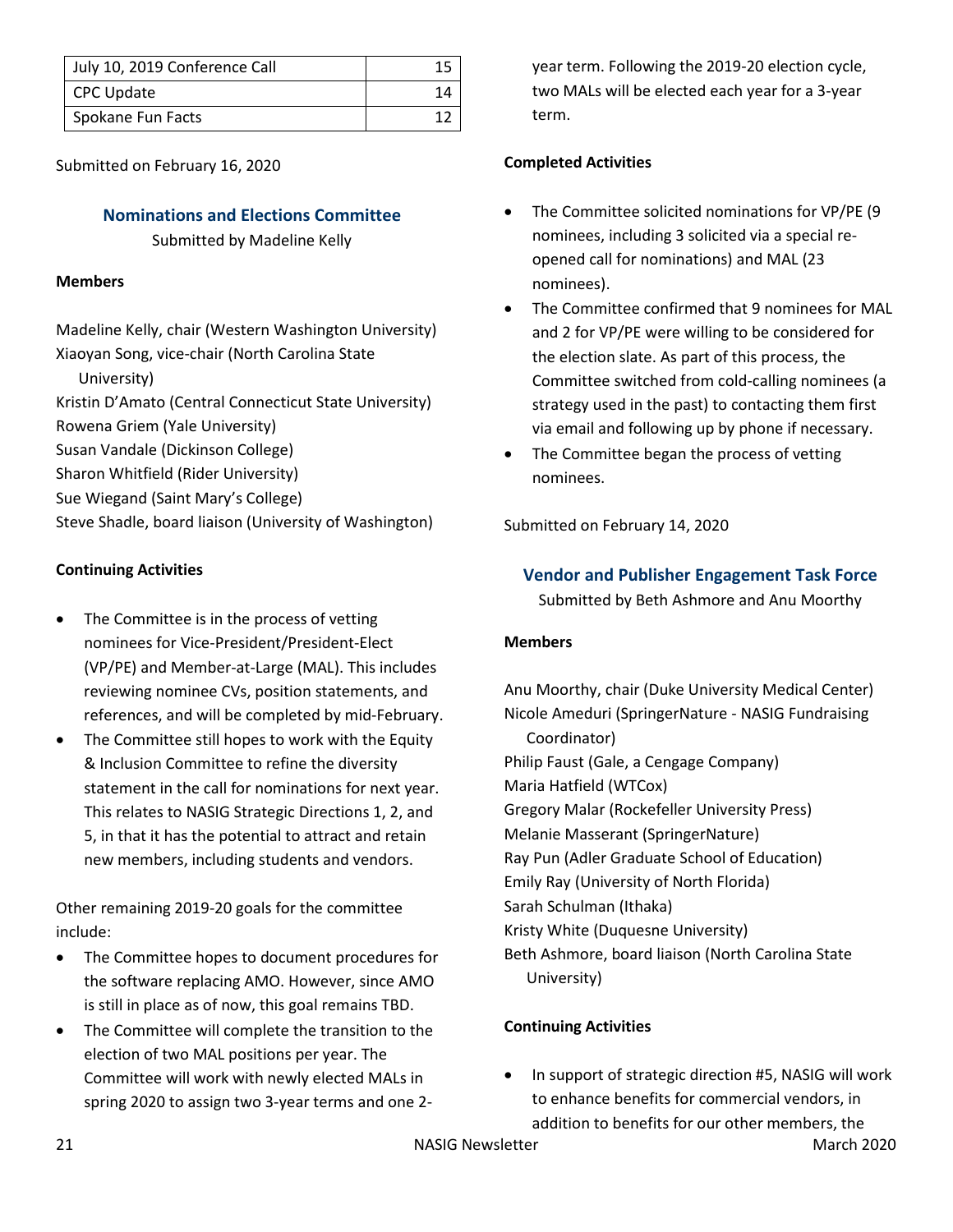task force discussed ways to make NASIG membership and sponsorship more attractive to vendors and began a **brainstorming** document to collect task force feedback.

• Began a [survey](https://forms.gle/fbBrZ8KSyuKAUvgs8) of the vendor and publisher community which currently has 24 responses. The survey collection is still ongoing.

## **Completed Activities**

None. Survey collection and brainstorming are ongoing.

Submitted on March 12, 2020